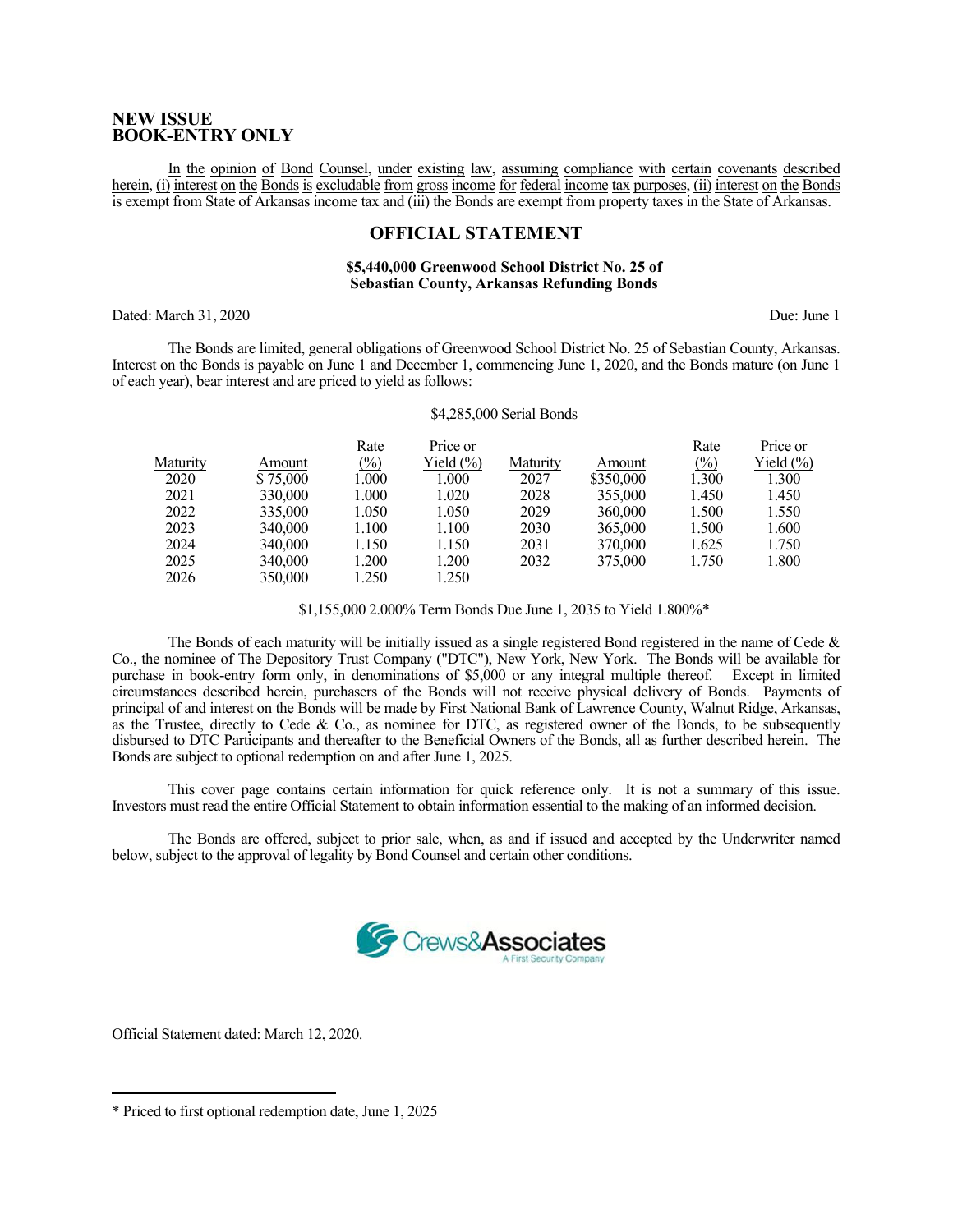No dealer, broker, salesman or other person has been authorized by the District or the Underwriter to give any information or to make any representations other than contained in this Official Statement, and, if given or made, such other information or representations must not be relied upon as having been authorized by any of the foregoing. This Official Statement does not constitute an offer to sell or a solicitation of an offer to buy nor shall there be any offer, solicitation or sale of the Bonds by or to any person in any jurisdiction in which it is unlawful to make such offer, solicitation or sale. Neither the delivery of this Official Statement nor the sale of any of the Bonds implies that there has been no change in the matters described herein since the date hereof or that the information herein is correct as of any time subsequent to its date.

### TABLE OF CONTENTS

| <b>INTRODUCTION TO THE OFFICIAL STATEMENT</b>                                                                                                                                                                                                                                     | $\mathbf{1}$                                                                                                        |
|-----------------------------------------------------------------------------------------------------------------------------------------------------------------------------------------------------------------------------------------------------------------------------------|---------------------------------------------------------------------------------------------------------------------|
| <b>BONDS BEING OFFERED</b>                                                                                                                                                                                                                                                        | $\overline{2}$                                                                                                      |
| Book-Entry Only System<br>Generally<br>Authority<br>Purpose<br>Sources and Uses of Funds<br>Security and Source of Payment<br>Developments<br>Redemption<br>Redemption of Prior Tax Bonds<br><b>Additional Parity Bonds</b><br>Priority Among Successive Bond Issues              | $\overline{c}$<br>$\overline{4}$<br>$4555$<br>$556$<br>$\begin{array}{c} 6 \\ 7 \\ 7 \end{array}$<br>$\overline{7}$ |
| DESCRIPTION OF THE SCHOOL DISTRICT                                                                                                                                                                                                                                                | $\overline{7}$                                                                                                      |
| Area<br>Governmental Organization<br><b>Executive Officials</b><br><b>Services Provided</b><br><b>School Buildings</b><br>School Enrollment and Population<br>Accreditation<br><b>Assessed Valuation</b><br><b>Financial Institution Deposits</b><br>Major Employers<br>Employees | $\overline{7}$<br>$\begin{array}{c} 8 \\ 8 \\ 8 \end{array}$<br>$\boldsymbol{8}$<br>9<br>9<br>9<br>10<br>10<br>10   |
| <b>DEBT STRUCTURE</b>                                                                                                                                                                                                                                                             | 11                                                                                                                  |
| <b>Outstanding Indebtedness</b><br>Parity Debt<br>Debt Ratio<br>Computation of Dollar Amount of Debt Service Tax Levied<br>Debt Service Schedule and Coverage<br>Pledge of State Aid<br>Uniform Rate of Tax<br>Defaults                                                           | 11<br>11<br>11<br>12<br>13<br>13<br>13<br>13                                                                        |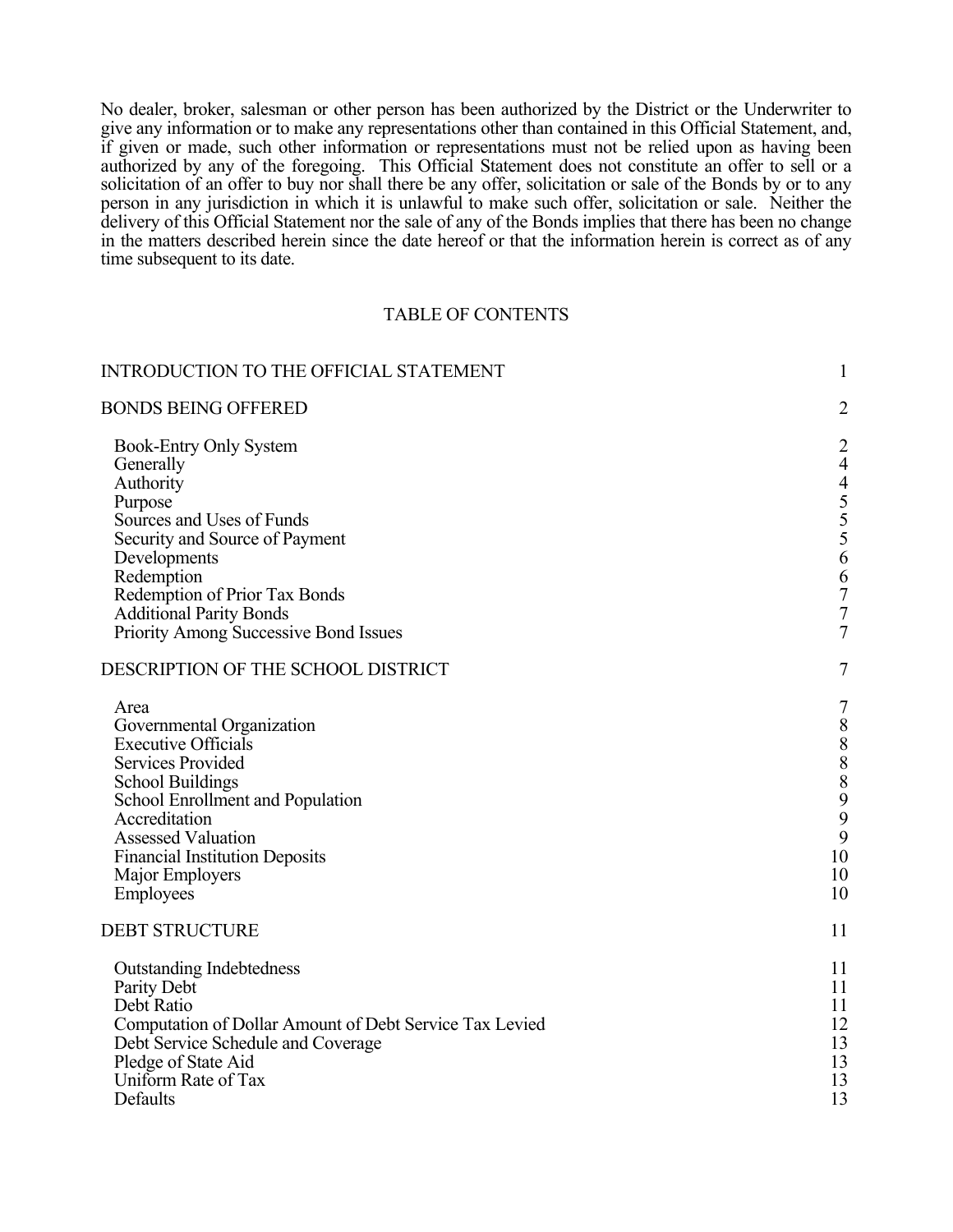| THE RESOLUTION |  |
|----------------|--|
|----------------|--|

| <b>Bond Fund</b><br>Deposit of Sale Proceeds<br>Investments<br>Trustee<br>Modification of Terms of Bonds<br>Defeasance<br><b>Defaults and Remedies</b>                                                                                                                                | 14<br>14<br>14<br>14<br>15<br>15<br>15 |
|---------------------------------------------------------------------------------------------------------------------------------------------------------------------------------------------------------------------------------------------------------------------------------------|----------------------------------------|
| <b>FINANCIAL INFORMATION</b>                                                                                                                                                                                                                                                          | 17                                     |
| Sources and Uses of Funds<br><b>Collection of Taxes</b><br>Overlapping Ad Valorem Taxes<br>Assessment of Property and Collection of Property Taxes<br><b>Constitutional Amendment Affecting Personal Property Taxes</b><br>Constitutional Amendment Nos. 59 and 79<br>Major Taxpayers | 17<br>18<br>18<br>18<br>20<br>20<br>22 |
| <b>LEGAL MATTERS</b>                                                                                                                                                                                                                                                                  | 22                                     |
| Litigation Over State Funding for Schools<br><b>Legal Proceedings</b><br>Legal Opinion<br><b>Tax Exemption</b><br>Non-Litigation Certificate<br><b>Official Statement Certificate</b>                                                                                                 | 22<br>23<br>23<br>23<br>$25\,$<br>25   |
| CONTINUING DISCLOSURE CERTIFICATE                                                                                                                                                                                                                                                     | 25                                     |
| Purpose of the Continuing Disclosure Certificate<br>Provision of Annual Financial Information and Operating Data<br>Notice of Listed Events<br>District to Disseminate Information and Notices<br>Amendment; Waiver<br><b>Additional Information</b><br>Noncompliance                 | 25<br>25<br>26<br>27<br>27<br>28<br>28 |
| CONTINUING DISCLOSURE PAST COMPLIANCE                                                                                                                                                                                                                                                 | 28                                     |
| <b>MISCELLANEOUS</b>                                                                                                                                                                                                                                                                  | 29                                     |
| <b>Bond Rating</b><br>Underwriting<br><b>Interest of Certain Persons</b>                                                                                                                                                                                                              | 29<br>30<br>30                         |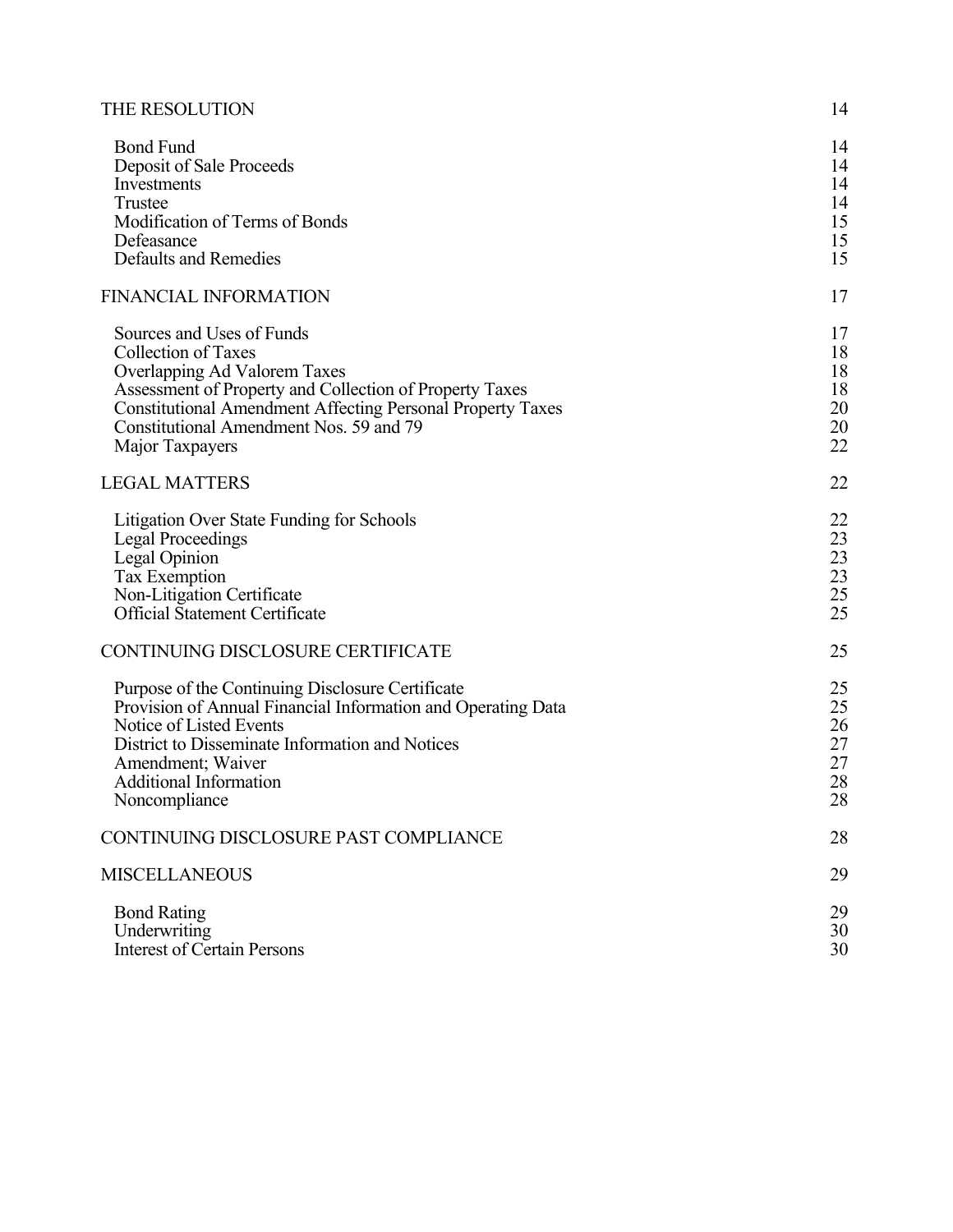# **INTRODUCTION TO THE OFFICIAL STATEMENT**

This introduction to the Official Statement is only a brief description and is subject in all respects to the more complete information contained in the Official Statement. The offering of the Bonds to potential investors is made only by means of the entire Official Statement, including the cover page.

Purpose of Official Statement. This Official Statement is provided to furnish certain information in connection with the issuance by Greenwood School District No. 25 of Sebastian County, Arkansas (the "District"), of its Refunding Bonds, dated March 31, 2020, in the aggregate principal amount of \$5,440,000 (the "Bonds").

Book-Entry Only System. The Bonds will be initially issued in book-entry form and purchasers of Bonds will not receive certificates representing their interests in the Bonds purchased. See **BONDS BEING OFFERED, Book-Entry Only System.** The Bonds will contain such other terms and provisions as described herein. See **BONDS BEING OFFERED**, Generally.

The District. The District is a school district duly established and existing under the Constitution and laws of the State of Arkansas for the purpose of providing public school education for persons residing within the geographic boundaries of the District. See **DESCRIPTION OF THE SCHOOL DISTRICT**.

Purpose. The Bonds are being issued to refund the District's Refunding Bonds, dated April 1, 2015 (the "Bonds Being Refunded"). See **BONDS BEING OFFERED**, Purpose.

Security and Source of Payment. The Bonds will be limited, general obligations of the District, secured by a pledge of the proceeds of a continuing debt service tax voted at the 2006 school election and pledged for the payment of the Bonds Being Refunded. See **BONDS BEING OFFERED**, Security and Source of Payment.

Litigation Over State Funding for Schools. In an Order issued November 9, 1994, the Honorable Annabelle C. Imber held that the existing state funding system for public education violated the equal protection provision of the Arkansas Constitution and violated Article 14, § 1 of the Arkansas Constitution by "failing to provide a general, suitable and efficient system of free public education." Lake View School Dist. No. 15 of Phillips County, Arkansas v. Jim Guy Tucker, Case No. 92-5318 (1994). **After years of litigation and legislation, the Arkansas Supreme Court concluded (on May 31, 2007) that the system of public school financing was now in constitutional compliance**.

At the 1996 general election, a Constitutional Amendment was passed ("Amendment No. 74") which establishes a statewide 25-mill property tax minimum for maintenance and operation of the public schools (the "Uniform Rate of Tax"). The Uniform Rate of Tax replaces that portion of local school district ad valorem taxes available for maintenance and operation. The Uniform Rate of Tax is to be collected in the same manner as other school property taxes, but the revenues generated from the Uniform Rate of Tax are remitted to the State Treasurer for distribution to the school districts.

Redemption. The Bonds are subject to optional redemption on and after June 1, 2025. The Bonds maturing on June 1, 2035 are subject to mandatory sinking fund redemption as described herein. The Trustee shall give at least thirty (30) days' notice of redemption. See **BONDS BEING OFFERED**, Redemption.

Denominations and Registration. The Bonds are issuable only as fully registered bonds, without coupons, in the denomination of \$5,000 or an integral multiple thereof. Interest is payable June 1, 2020, and semiannually thereafter on each June 1 and December 1. Unless the Bonds are in bookentry form, payment of principal of the Bonds will be made to the owners of the Bonds at the principal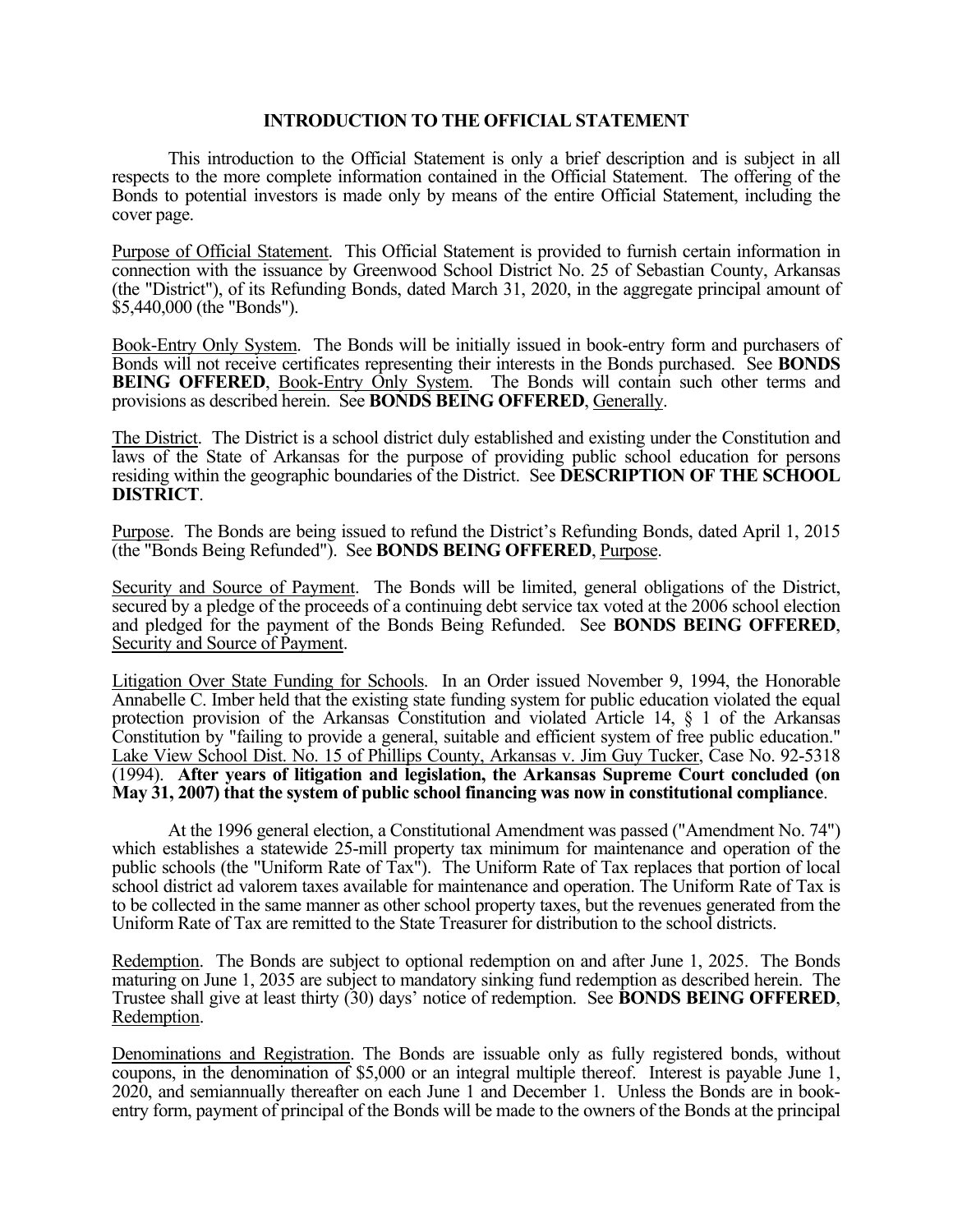office of First National Bank of Lawrence County, Walnut Ridge, Arkansas (the "Trustee"). Interest is payable by check mailed by the Trustee to the registered owners as of the Record Date (herein defined) for each interest payment date. A Bond may be transferred, in whole or in part (in integral multiples of \$5,000), but only upon delivery of the Bond, together with a written instrument of transfer, to the Trustee. See **BONDS BEING OFFERED**, Generally and Book-Entry Only System.

Tax Exemption. In the opinion of Friday, Eldredge & Clark, LLP, as Bond Counsel ("Bond Counsel") under existing law, assuming compliance with certain covenants described herein, (i) interest on the Bonds is excludable from gross income for federal income tax purposes, (ii) interest on the Bonds is not an item of tax preference for purposes of the federal alternative minimum tax, (iii) the Bonds are "qualified tax-exempt obligations" within the meaning of Section 265 of the Internal Revenue Code of 1986, as amended (the "Code"), (iv)interest on the Bonds is exempt from State of Arkansas income tax and (v) the Bonds are exempt from property taxes in the State of Arkansas. See **LEGAL MATTERS**, Tax Exemption.

Municipal Advisor. The District has employed Stephens Inc. as Municipal Advisor to assist the District in the sale and issuance of the Bonds (the "Municipal Advisor"). See **MISCELLANEOUS**, Interest of Certain Persons.

Authority. The Bonds are being issued under the authority of the Constitution and laws of the State of Arkansas, including particularly Amendment No. 40 and No. 74 to the Arkansas Constitution and A.C.A. §§ 6-20-1201 et. seq., and a resolution of the Board of Directors of the District (the "Resolution") and approval by the Commissioner of the Department of Education. See **BONDS BEING OFFERED**, Authority, and **THE RESOLUTION**.

Delivery of Bonds. It is expected that the Bonds will be available for delivery on or about March 31, 2020.

This Official Statement speaks only as of its date, and the information contained herein is subject to change.

#### **BONDS BEING OFFERED**

Book-Entry Only System. DTC, or its successor, will act as securities depository for the Bonds. The Bonds will each be issued as fully-registered securities registered in the name of Cede & Co. (DTC's partnership nominee) or such other name as may be requested by an authorized representative of DTC. One fully-registered Bond certificate for each maturity will be issued in the principal amount of the maturity and will be deposited with DTC.

 DTC is a limited-purpose trust company organized under the New York Banking Law, a "banking organization" within the meaning of the New York Banking Law, a member of the Federal Reserve System, a "clearing corporation" within the meaning of the New York Uniform Commercial Code, and a "clearing agency" registered pursuant to the provisions of Section 17A of the Securities Exchange Act of 1934. DTC holds securities that its participants ("Direct Participants") deposit with DTC. DTC also facilitates the post-trade settlement among Direct Participants of sales and other securities transactions in deposited securities, through electronic computerized book-entry transfers and pledges between Direct Participants' accounts. This eliminates the need for physical movement of securities certificates. Direct Participants include both U.S. and non-U.S. securities brokers and dealers, banks, trust companies, clearing corporations, and certain other organizations. DTC is a wholly-owned subsidiary of The Depository Trust & Closing Corporation ("DTCC"). DTCC is the holding company for DTC, National Securities Clearing Corporation and Fixed Income Clearing Corporation, all of which are registered clearing agencies. DTCC is owned by the users of its regulated subsidiaries. Access to the DTC system is also available to others such as both U.S. and non-U.S. securities brokers and dealers, banks, trust companies and clearing corporations that clear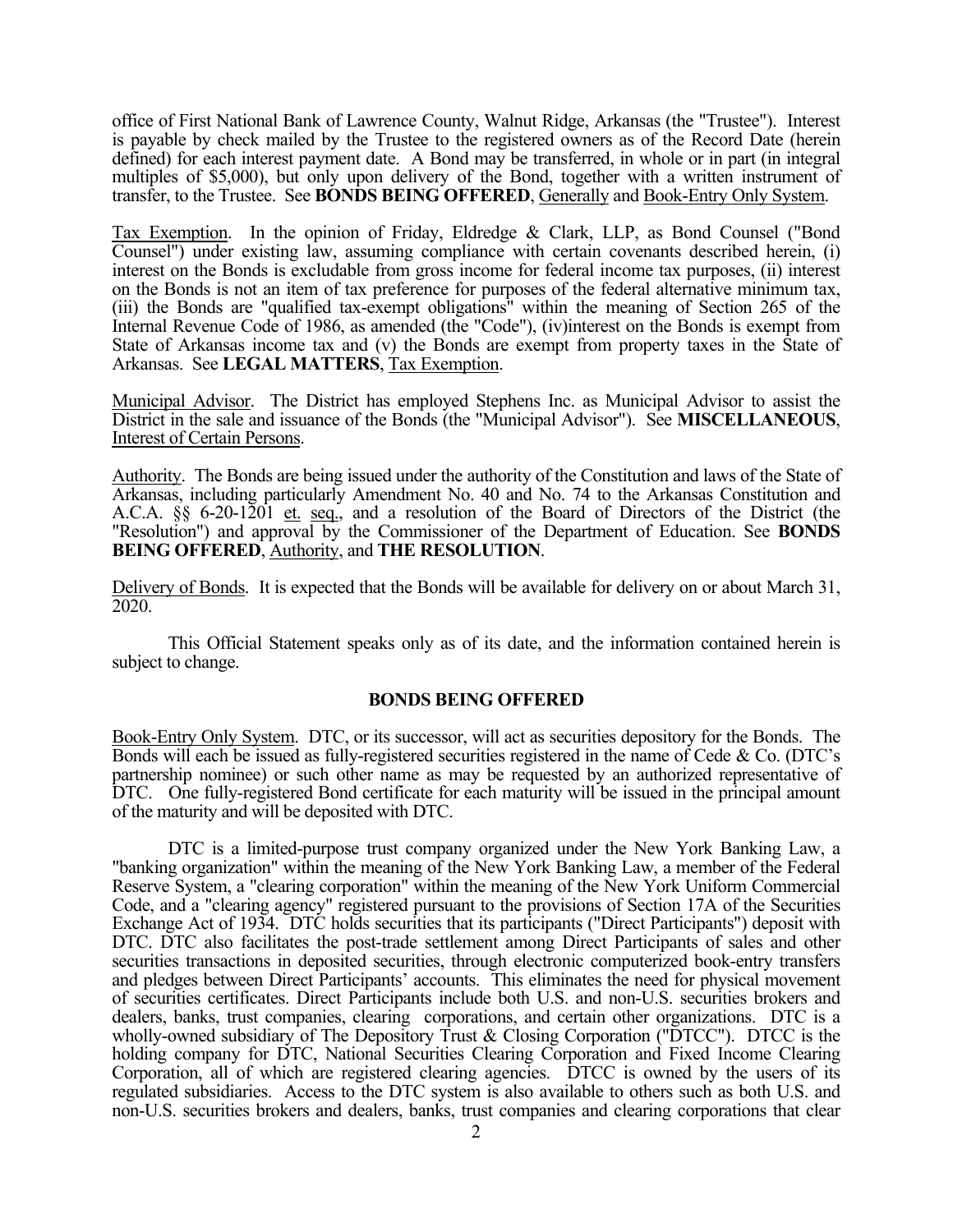through or maintain a custodial relationship with a Direct Participant, either directly or indirectly ("Indirect Participants"). The DTC Rules applicable to its Participants are on file with the Securities and Exchange Commission. More information about DTC can be found at www.dtcc.com.

Purchases of Bonds under the DTC system must be made by or through Direct Participants, which will receive a credit for the Bonds on DTC's records. The ownership interest of each actual purchaser of each Bond (referred to herein as "Beneficial Owner") is in turn to be recorded on the Direct and Indirect Participants' records. Beneficial Owners will not receive written confirmation from DTC of their purchase. Beneficial Owners are, however, expected to receive written confirmations providing details of the transaction, as well as periodic statements of their holdings, from the Direct or Indirect Participant through which the Beneficial Owner entered into the transaction. Transfers of ownership interests in the Bonds are to be accomplished by entries made on the books of Participants acting on behalf of Beneficial Owners. Beneficial Owners will not receive certificates representing their ownership interest in Bonds, except in the event that use of the bookentry system for the Bonds is discontinued.

To facilitate subsequent transfers, all Bonds deposited by Direct Participants with DTC are registered in the name of DTC's partnership nominee, Cede & Co., or such other name as may be requested by an authorized representative of DTC. The deposit of Bonds with DTC and their registration in the name of Cede & Co. or such other DTC nominee do not effect any change in beneficial ownership. DTC has no knowledge of the actual Beneficial Owners of the Bonds; DTC's records reflect only the identity of the Direct Participants to whose accounts such Bonds are credited, which may or may not be the Beneficial Owners. Direct and Indirect Participants will remain responsible for keeping account of their holdings on behalf of their customers.

Conveyance of notices and other communications by DTC to Direct Participants, by Direct Participants to Indirect Participants and by Direct Participants and Indirect Participants to Beneficial Owners will be governed by arrangements among them, subject to any statutory or regulatory requirements as may be in effect from time to time.

Redemption notices will be sent only to Cede  $&$  Co. If fewer than all of the Bonds are being redeemed, DTC's practice is to determine by lot the amount of the interest of each Direct Participant to be redeemed.

Neither DTC nor Cede & Co. (nor any other DTC nominee) will consent or vote with respect to the Bonds unless authorized by a Direct Participant in accordance with DTC's MMI Procedures. Under its usual procedures, DTC mails an Omnibus Proxy to the District as soon as possible after the record date. The Omnibus Proxy assigns Cede & Co.'s consenting or voting rights to those Direct Participants to whose accounts the Bonds are credited on the record date (identified in a listing attached to the Omnibus Proxy).

Principal, interest and premium, if any, payments on the Bonds will be made to Cede & Co., or such other nominee as may be requested by an authorized representative of DTC. DTC's practice is to credit Direct Participants' accounts upon DTC's receipt of funds and corresponding detail information from the District or Trustee, on the payable date in accordance with their respective holdings shown on DTC's records. Payments by Participants to Beneficial Owners will be governed by standing instructions and customary practices, as is the case with securities held for the accounts of customers in bearer form or registered in "street name," and will be the responsibility of such Participant and not of DTC, the Trustee, or the District, subject to any statutory or regulatory requirements as may be in effect from time to time. Payment of principal, interest and premium, if any, to Cede & Co. (or such other nominee as may be requested by an authorized representative of DTC) is the responsibility of the Trustee, disbursement of such payments to Direct Participants will be the responsibility of DTC, and disbursement of such payments to the Beneficial Owners shall be the responsibility of Direct and Indirect Participants.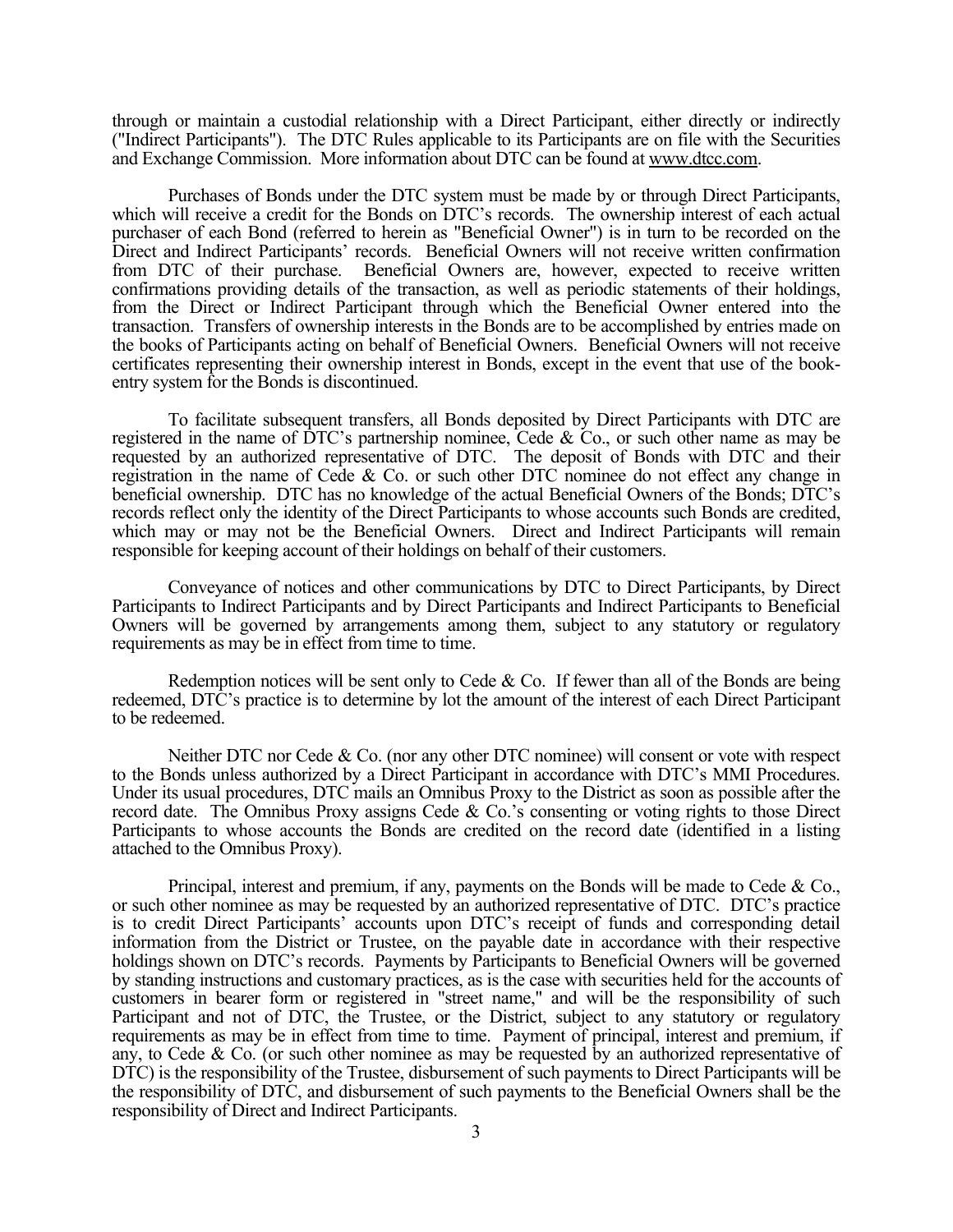DTC may discontinue providing its services as securities depository with respect to the Bonds at any time by giving reasonable notice to the District or the Trustee. Under such circumstances, in the event that a successor securities depository is not obtained, Bonds are required to be printed and delivered. The District may decide to discontinue use of the system of book-entry transfers through DTC (or a successor securities depository). In that event, Bonds will be printed and delivered.

The information concerning DTC and DTC's book-entry system set forth above has been obtained from DTC. Neither the Underwriter nor the District make any representation or warranty regarding the accuracy or completeness thereof.

**So long as the Bonds are in book-entry only form, Cede & Co., as nominee for DTC, will be treated as the sole owner of the Bonds for all purposes under the Resolution including receipt of all principal of and interest on the Bonds, receipt of notices, voting and requesting or directing the Trustee to take or not to take, or consenting to, certain actions under the Resolution. The District and the Trustee have no responsibility or obligation to the Participants or the Beneficial Owners with respect to (a) the accuracy of any records maintained by DTC or any Participant; (b) the payment by any Participant of any amount due to any Beneficial Owner in respect of the principal of and interest on the Bonds; (c) the delivery or timeliness of delivery by any Participant of any notice to any Beneficial Owner which is required or permitted under the terms of the Resolution to be given to owners of Bonds; or (d) other action taken by DTC or Cede & Co. as owner of the Bonds**.

Generally. The Bonds are issuable in the form and denominations and are in the total principal amount shown on the cover page, and will be dated, mature and bear interest as set out on the cover page. The Trustee will maintain books for the registration and transfer of ownership of the Bonds. Interest due on a Bond on each interest payment date will be paid to the person in whose name the Bond was registered at the close of business on the fifteenth day of the month (whether or not a business day) next preceding the interest payment date (the "Record Date"), irrespective of any transfer of the Bond subsequent to the Record Date and prior to the interest payment date. Payment of interest shall be made by the Trustee to such registered owner.

A Bond may be transferred, in whole or in part (in integral multiples of \$5,000), but only upon delivery of the Bond, together with a written instrument of transfer, to the Trustee. The transfer instrument must be signed by the registered owner or his attorney-in-fact or legal representative and the signature must be guaranteed by a guarantor acceptable to the Trustee. The transfer instrument shall state the name, mailing address and social security number or federal employer identification number of the transferee. Upon such transfer, the Trustee shall enter the transfer of ownership in the registration books and authenticate and deliver in the name or names of the new registered owner or owners a new fully registered Bond or Bonds of authorized denomination of the same maturity and interest rate for the aggregate principal amount of the Bond transferred.

Authority. The Bonds are being issued under the authority of the Constitution and laws of the State of Arkansas, including particularly Amendments No. 40 and No. 74 to the Arkansas Constitution and Ark. Code Ann. §§ 6-20-1201 et. seq., a resolution of the Board of Directors of the District (the "Resolution") and approval by the Commissioner of the Department of Education. For a summary of the Resolution, see **THE RESOLUTION**.

Amendments No. 40 and No. 74 to the Arkansas Constitution require the Board of Directors of each school district to prepare and make public not less than sixty days in advance of the annual school election a proposed budget of expenditures for the support of the public schools in the District, together with a rate of tax levy sufficient to provide the funds therefor. The tax rate is divided into (1) maintenance and operation millage, (2) current expenditure millage, (3) continuing debt service millage previously voted for the retirement of existing indebtedness and (4) any additional debt service millage for proposed new bonded indebtedness. If the proposed rate of tax levy is approved at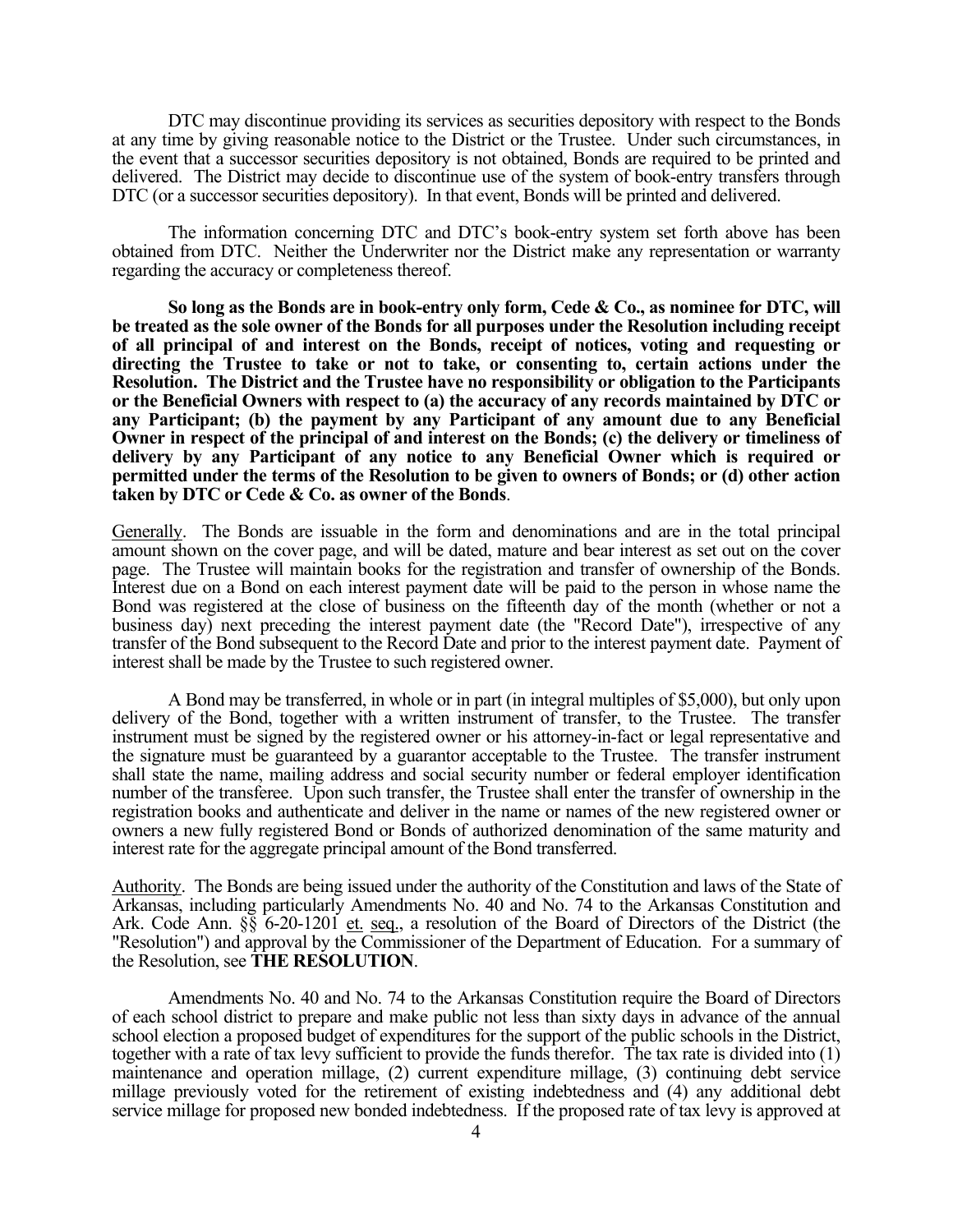the school election it becomes the rate of tax levy to be collected for the District in the next ensuing calendar year for use in the school fiscal year commencing July 1 of the calendar year in which collected. Debt service millage, once approved, is a continuing levy until retirement of the indebtedness for which voted. Maintenance and operation millage is voted for one year only, except that if the overall rate of tax levy is disapproved in the school election the millage rate for maintenance and operation remains at the rate last approved.

The issuance of refunding bonds by a school district is subject to the approval of the Commissioner of the Department of Education. The bonds must be offered for public sale, and the offering is subject to the approval of the Commissioner of the Department of Education. The Commissioner has approved the issuance of these Bonds and has approved the offering of the Bonds for sale. The sale and issuance of the Bonds have been, or will be, authorized by resolution of the Board of Directors of the District, the governing body of the District.

School district bonds may be issued for the purposes of acquiring sites for, building and equipping new school buildings, making additions and repairs to and equipping existing school buildings, purchasing and refurbishing school buses and for the purpose of refunding outstanding indebtedness.

Arkansas law authorizes the State Board of Education to set a maximum rate of interest for school bonds (the "Maximum Lawful Rate"). Bonds may be sold at a discount, but in no event shall the District be required to pay more than the Maximum Lawful Rate of interest on the amount received.

Purpose. The Bonds are being issued for the purpose of refunding the Bonds Being Refunded. The Bonds Being Refunded are dated, are in the outstanding principal amount and are to be called for redemption on the redemption date set out below:

| Date of Issue | Principal Outstanding | <b>Redemption Date</b> |
|---------------|-----------------------|------------------------|
| April 1, 2015 | \$5,280,000           | June 1, 2020           |

Sources and Uses of Funds. This issue of Bonds has been sized so as to provide funds only to accomplish the refunding of the Bonds Being Refunded and to pay the costs of issuance of the Bonds.

Security and Source of Payment. Pursuant to Ark. Code Ann. § 6-20-1223, the Bonds will enjoy the same security for their payment as was enjoyed by the Bonds Being Refunded prior to the defeasance. Thus, the Bonds will be limited, general obligations of the District, secured by a pledge of (1) the proceeds of a continuing debt service tax pledged specifically for the payment of the Bonds Being Refunded, and (2) surplus revenues (being revenues in excess of the amounts necessary to insure the payment when due of principal of, interest on and trustee's and paying agent's fees in connection with the bonds for which voted) derived from debt service taxes heretofore or hereafter voted for payment of other bond issues of the District (subject to prior pledges of such surplus revenues) that may legally be used for the purpose of paying the principal of and interest on these Bonds.

The tax specifically pledged for payment of the Bonds Being Refunded, and thus pledged to these Bonds, is a tax of 13.7 mills on the dollar of the assessed valuation of taxable property in the District, subject to prior pledges of the entire 13.7 mills thereof in favor of debt evidenced by prior bond issues. See **DEBT STRUCTURE**, Computation of Dollar Amount of Debt Service Tax Levied.

The District reserves the right to refinance all or part of the debt to which 13.7 mills of the tax pledged for the Bonds has been previously pledged by issuing refunding bonds, and to pledge to such refunding bonds the debt service tax now pledged to the bonds refunded. If such refunding bonds are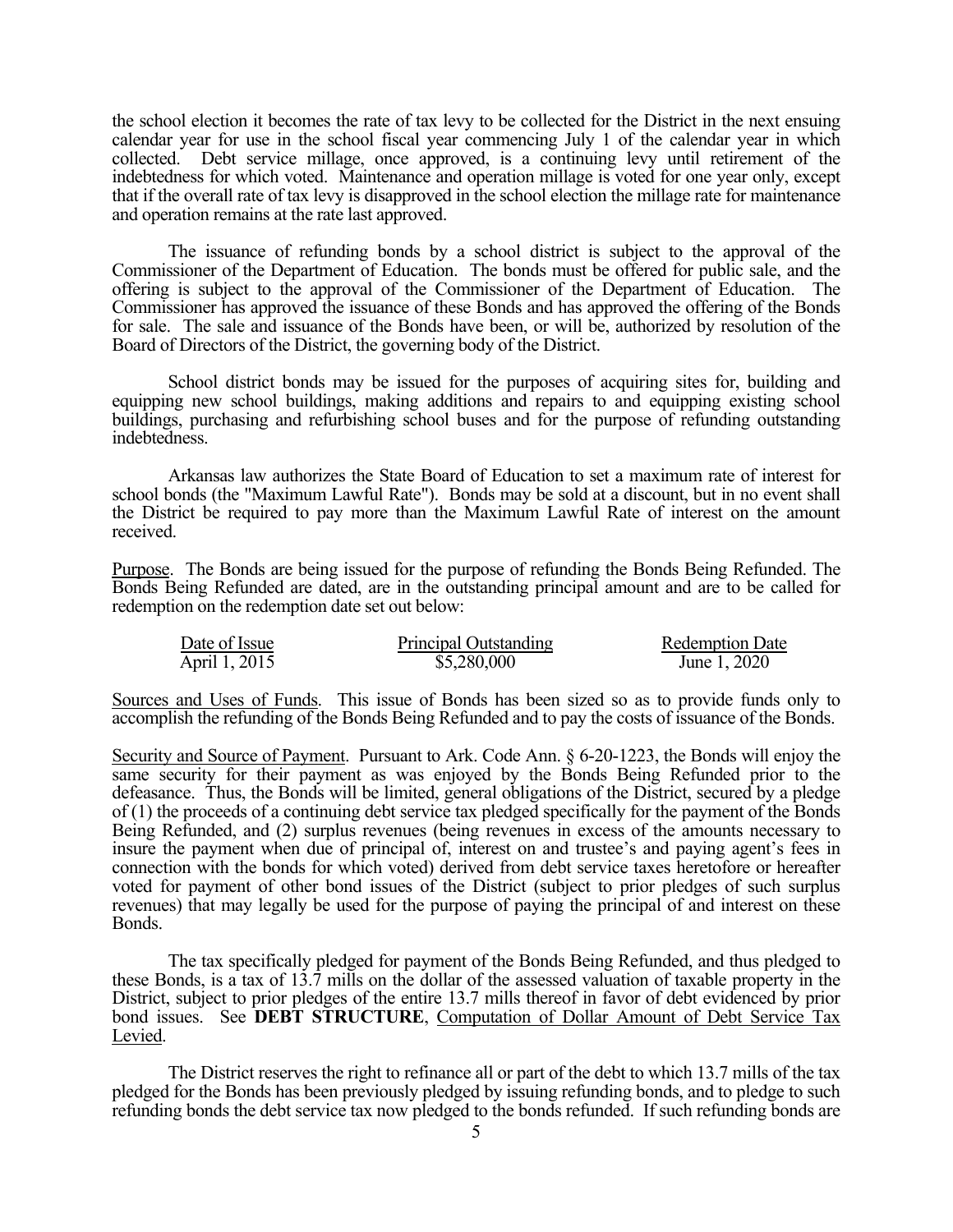issued, the last maturity date of the refunding bonds will be not later than the last maturity date of the bonds refunded. Such refunding bonds will not be issued unless the total amount required to pay principal of and interest on the refunding bonds is less than the total amount required to pay principal of and interest on the bonds refunded.

 See **DEBT STRUCTURE**, Outstanding Indebtedness, for a description of other debt and debt service taxes pledged.

In addition to the pledged revenues, the District will also covenant to use for payment of principal of and interest on the Bonds, as and to the extent necessary, all other revenues of the District that may legally be used for the purpose. The District may not legally pay debt service from revenues derived from the tax voted for maintenance and operation of schools.

Any surplus of the pledged revenues over and above the amount necessary to insure the payment as due of principal of, interest on and trustee fees in connection with the Bonds of this issue will be released from the pledge in favor of the Bonds and may be used for other school purposes.

The Bonds are not secured by any lien on or security interest in any physical properties of the District.

Developments. Various elected officials, public interest groups and individuals have indicated publicly that they consider ad valorem property taxation reform to be of significant public interest. At the 2000 general election, the electors of the State voted in favor of a new constitutional amendment ("Amendment No. 79") which does the following:

- 1. Limits the amount of assessment increases following reappraisal;
- 2. Limits assessment increases for people who are disabled or who are 65 years of age;
- 3. Provides for an annual state credit against ad valorem property tax on a homestead;
- 4. Equalizes real and personal millage rates;
- 5. Provides that reassessment must occur at least once every five years; and
- 6. Provides that rollback adjustments under Amendment No. 59 shall be determined after the adjustments are made to assessed value under Amendment No. 79.

The annual state credit began for taxes due in calendar year 2001. The tax reduction is reflected on the tax bill sent to the property owner by the county collector. The taxing units within the county are entitled to reimbursement of the reduction. See **DEBT STRUCTURE**, Computation of Dollar Amount of Debt Service Tax Levied.

Redemption. The Bonds are subject to optional and mandatory sinking fund redemption prior to maturity as follows:

(1) Optional Redemption. The Bonds are subject to redemption prior to maturity, at the option of the District, in whole or in part, at any time on or after June 1, 2025, at a redemption price equal to 100% of the principal amount redeemed plus accrued interest to the redemption date. If fewer than all of the Bonds are called for redemption, the particular maturities to be redeemed shall be selected by the District in its discretion. If fewer than all of the Bonds of any maturity shall be called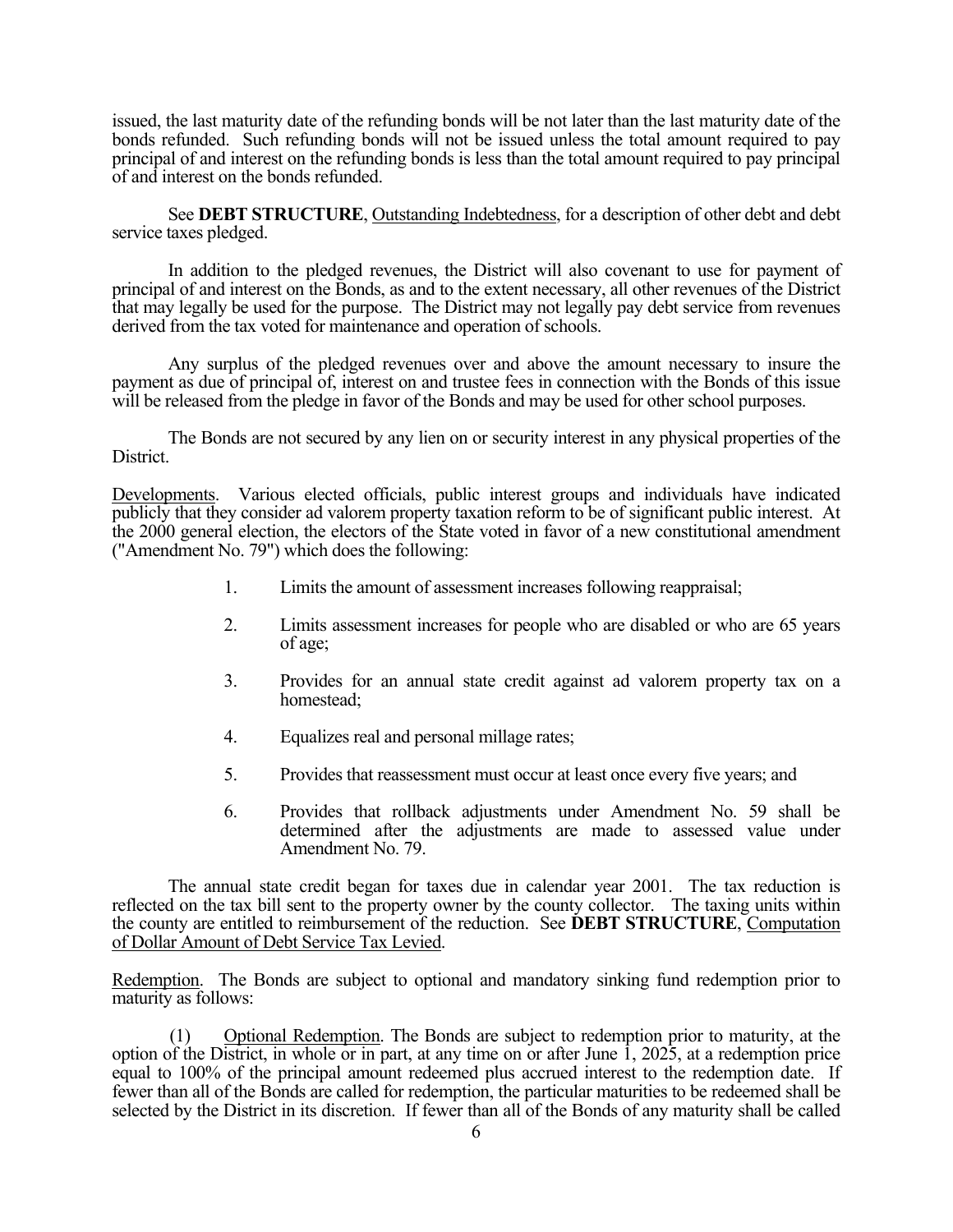for redemption, the particular Bonds or portion thereof to be redeemed from such maturity shall be selected by lot by the Trustee.

 (2) Mandatory Sinking Fund Redemption. To the extent not previously redeemed, the Bonds maturing on June 1, 2035 are subject to mandatory sinking fund redemption in such manner as the Trustee may determine, on the dates and in the amounts set forth below, at a redemption price equal to the principal amount thereof plus accrued interest to date of redemption:

| Bonds Maturing June 1, 2035 |           |
|-----------------------------|-----------|
| Date                        | Amount    |
| June 1, 2033                | \$380,000 |
| June 1, 2034                | 385,000   |
| June $1, 2035$ (maturity)   | 390,000   |

Notice of early redemption identifying the Bonds or portions thereof (which must be \$5,000 or an integral multiple thereof) to be redeemed and the date fixed for redemption shall be sent by the Trustee, not less than 30 nor more than 60 days prior to the redemption date, by mail or by other standard means, including electronic or facsimile communications, to all registered owners of Bonds to be redeemed. Failure to send an appropriate notice or any such notice to one or more registered owners of Bonds to be redeemed shall not affect the validity of the proceedings for redemption of other Bonds as to which notice of redemption is duly given and in proper and timely fashion. All such Bonds or portions thereof thus called for redemption shall cease to bear interest on and after the date fixed for redemption, provided funds for redemption are on deposit with the Trustee at that time.

Notwithstanding the above, so long as the Bonds are issued in book-entry only form, if fewer than all the Bonds of an issue are called for redemption, the particular Bonds to be redeemed will be selected pursuant to the procedures established by DTC. So long as the Bonds are issued in bookentry only form, notice of redemption will be given only to Cede & Co., as nominee for DTC. The Trustee will not give any notice of redemption to the Beneficial Owners of the Bonds.

Redemption of Prior Tax Bonds. The District will covenant that it will not, so long as any of these Bonds remain outstanding, redeem, prior to their maturity, any bonds of another issue for the payment of which a specific debt service tax was voted prior to issuance of these Bonds unless, after such redemption, a continuing annual tax of not less than the same number of mills and of not less than the same duration as was pledged to the redeemed bonds remains pledged to these Bonds or other bonds of the District.

Additional Parity Bonds. No additional bonds may be issued on a parity of security with these Bonds.

Priority Among Successive Bond Issues. Other additional bonds may be issued by the District from time to time in accordance with law for the purpose of financing additional capital improvements. If the District, prior to issuance of these Bonds, has reserved the right to issue additional bonds on a parity of security with previously issued bonds, such additional bonds will have a prior claim and pledge over these Bonds as to all revenues pledged to such additional bonds. See **DEBT STRUCTURE**, Parity Debt, for a description of any authorized and unissued parity debt. Otherwise, any additional bonds shall be subordinate to these Bonds and the pledge of revenues to these Bonds.

# **DESCRIPTION OF THE SCHOOL DISTRICT**

Area. The area of the District is approximately 171 square miles, all located in Sebastian County. The only incorporated municipalities located, in whole or in part, within the boundaries of the District are Greenwood, Barling and Fort Smith.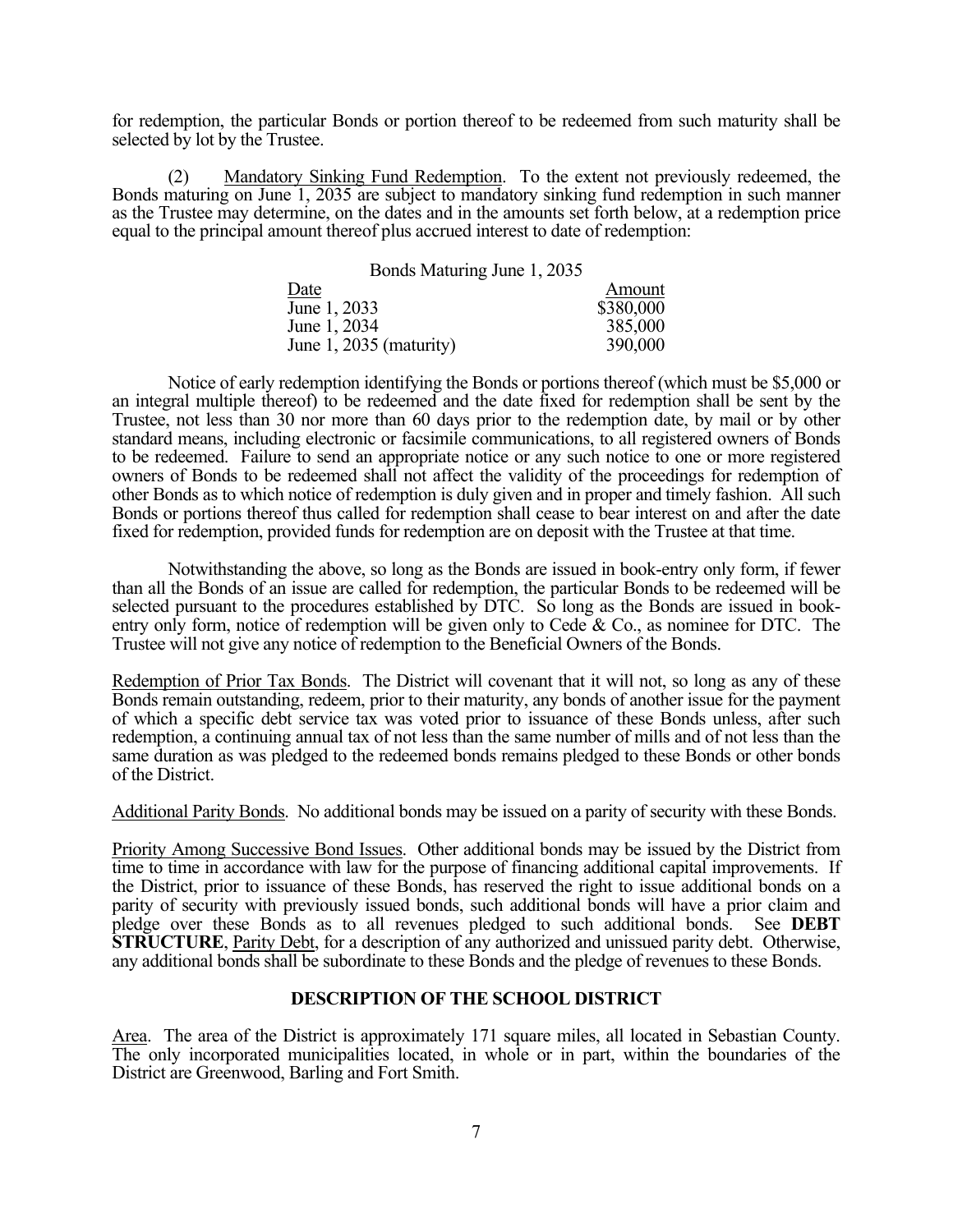Governmental Organization. The governing body of the District is a Board of Directors, elected for staggered terms at the annual school election. The term of each Director ends at an annual school election, but the Director continues to serve until a successor has been elected and qualified. The present members of the Board of Directors of the District are as follows:

| Name                 | Term Expires |
|----------------------|--------------|
| Jeff Turner          | 2020         |
| <b>Clifton James</b> | 2021         |
| Todd Hales           | 2022         |
| Kelli Henning        | 2023         |
| Rozanne Sterling     | 2023         |
| Greg Hasley          | 2024         |
| Dr. Brad Johnson     | 2024         |

At the first regular meeting following the annual school election, the Board of Directors elects one of their number President, one of their number Vice President, and also elects a Secretary who may, but need not be, a member of the Board. These officers serve terms of one year. The present officers are: President, Dr. Brad Johnson, Vice President, Jeff Turner, and Secretary, Clifton James.

The Board of Directors has authority to do all things necessary for the conduct of an efficient public school system in the District.

Executive Officials. All employees of the District are employed by the Board of Directors. The chief executive employee is the Superintendent of Schools. The present Superintendent is John Ciesla, who has been employed by contract for a term ending June 30, 2023.

Services Provided. The District operates a public school system, consisting of pre-kindergarten, kindergarten and grades 1 through 12, for the purpose of educating the children residing within the District. The principal funding sources for the District are: (1) funds received from the State of Arkansas, (2) ad valorem taxes on the real and tangible personal property located within the boundaries of the District (see **BONDS BEING OFFERED**, Developments), and (3) funds received from the United States of America.

There have been no recent major changes or interruptions in the educational services provided by the District.

School Buildings. The school buildings presently operated by the District are as follows:

|                               |         | Year in Which  |              |
|-------------------------------|---------|----------------|--------------|
|                               |         | Construction   | Present      |
|                               |         | Or Most Recent | Condition    |
|                               | Grades  | Renovation     | (Good, Fair) |
| Name of School                | Housed  | Completed      | or Poor)     |
| <b>East Pointe Elementary</b> | $K-4$   | 1999           | Good         |
| Westwood Elementary           | Pre K-4 | 2017           | Good         |
| East Hills Middle             | $5-6$   | 2010           | Good         |
| Greenwood Junior              | $7 - 8$ | 2017           | Good         |
| Greenwood Freshman Center     | 9       | 2016           | Good         |
| Greenwood High                | 10-12   | 2016           | Good         |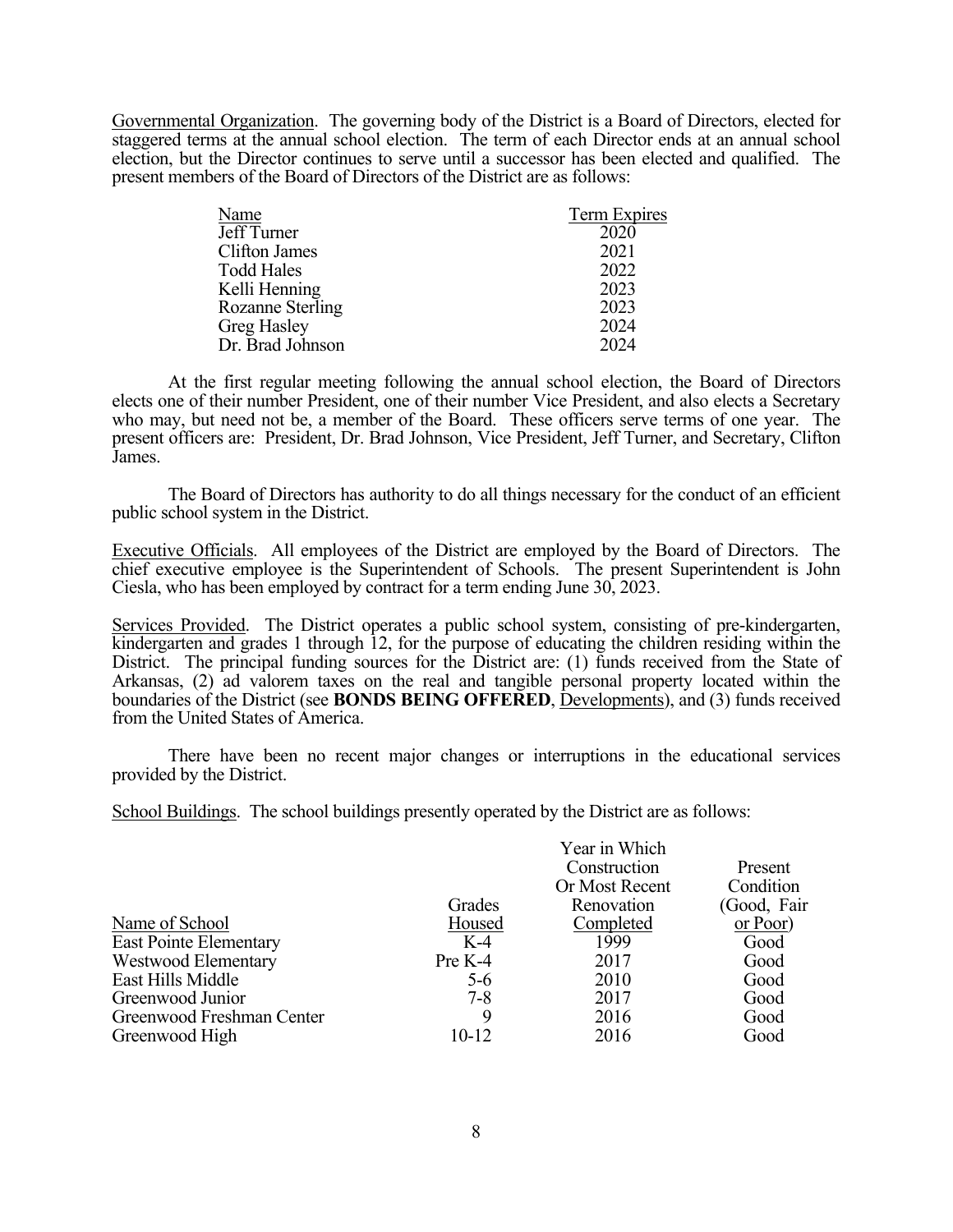School Enrollment and Population. The average daily membership (enrollment) of the District and estimated population of the District for each of the last five years is as follows:

| Fiscal Year    | Average Daily | Estimated  |
|----------------|---------------|------------|
| Ending June 30 | Membership    | Population |
| 2015           | 3,621         | 14,175     |
| 2016           | 3,630         | 14,368     |
| 2017           | 3,693         | 14,384     |
| 2018           | 3,781         | 15,124     |
| 2019           | 3,778         | 15,112     |

Accreditation. In accordance with the requirements of The Quality Education Act of 2003 (Subchapter 2 of Chapter 15, Title 6, Ark. Code Ann.), the State Board of Education has adopted educational standards that all public elementary and secondary schools in the State must meet to be accredited. The Act provides that any school not meeting these standards will be eliminated, and that any school district operating one or more of such schools is to be dissolved and its territory annexed to another district or districts which operate all schools therein in compliance with the minimum standards. The Arkansas Department of Education (the "ADE") reviews annual reports to determine whether the school district is in compliance with the standards.

Under the ADE regulations and guidelines, schools may be classified as accredited, accredited-cited or probationary. Schools which meet all policies and standards promulgated by the ADE are classified as accredited. For those schools classified as accredited-cited or accreditedprobationary, the ADE has promulgated maximum times allowable for correction of particular violations of standards. A school that has been classified as accredited-cited and does not correct the violation in the allowable time will be placed on probation. If a school in probationary status fails to comply within the allotted time frame, the school will be recommended to the State Board of Education for loss of accreditation status. For a district that falls into probationary status, the State Board of Education may take any number of actions listed in ADE's Rules Governing Standards For Accreditation of Arkansas Public Schools and School Districts, including dissolution and annexation.

The District currently meets all the standards and policies of the ADE and is fully accredited.

Schools that meet the standards of the AdvancEd ("AE") may, upon request, be admitted to AE membership. Eligible schools in Arkansas and other states hold membership in the AE. None of the District's schools are members of the AE.

Assessed Valuation. Taxable property is valued for tax purposes as of January 1 of each year. However, the assessment process is not completed until November of the year of assessment. See **FINANCIAL INFORMATION**, Assessment of Property and Collection of Property Taxes. The assessed valuation of taxable property located within the boundaries of the District (as of January 1) has been as follows:

|      | Real          | Personal     | Utilities and             | Total                 |
|------|---------------|--------------|---------------------------|-----------------------|
| Year | Estate        | Property     | <b>Regulated Carriers</b> | <b>Assessed Value</b> |
| 2014 | \$249,791,701 | \$80,665,950 | \$11,901,510              | \$342,359,161         |
| 2015 | 261, 102, 617 | 79,130,665   | 12,489,365                | 351,722,647           |
| 2016 | 270,039,584   | 85,357,990   | 12,716,200                | 368, 113, 774         |
| 2017 | 274,716,840   | 86,459,220   | 12,998,975                | 374, 175, 035         |
| 2018 | 281,650,350   | 98,332,030   | 15,073,470                | 395,055,850           |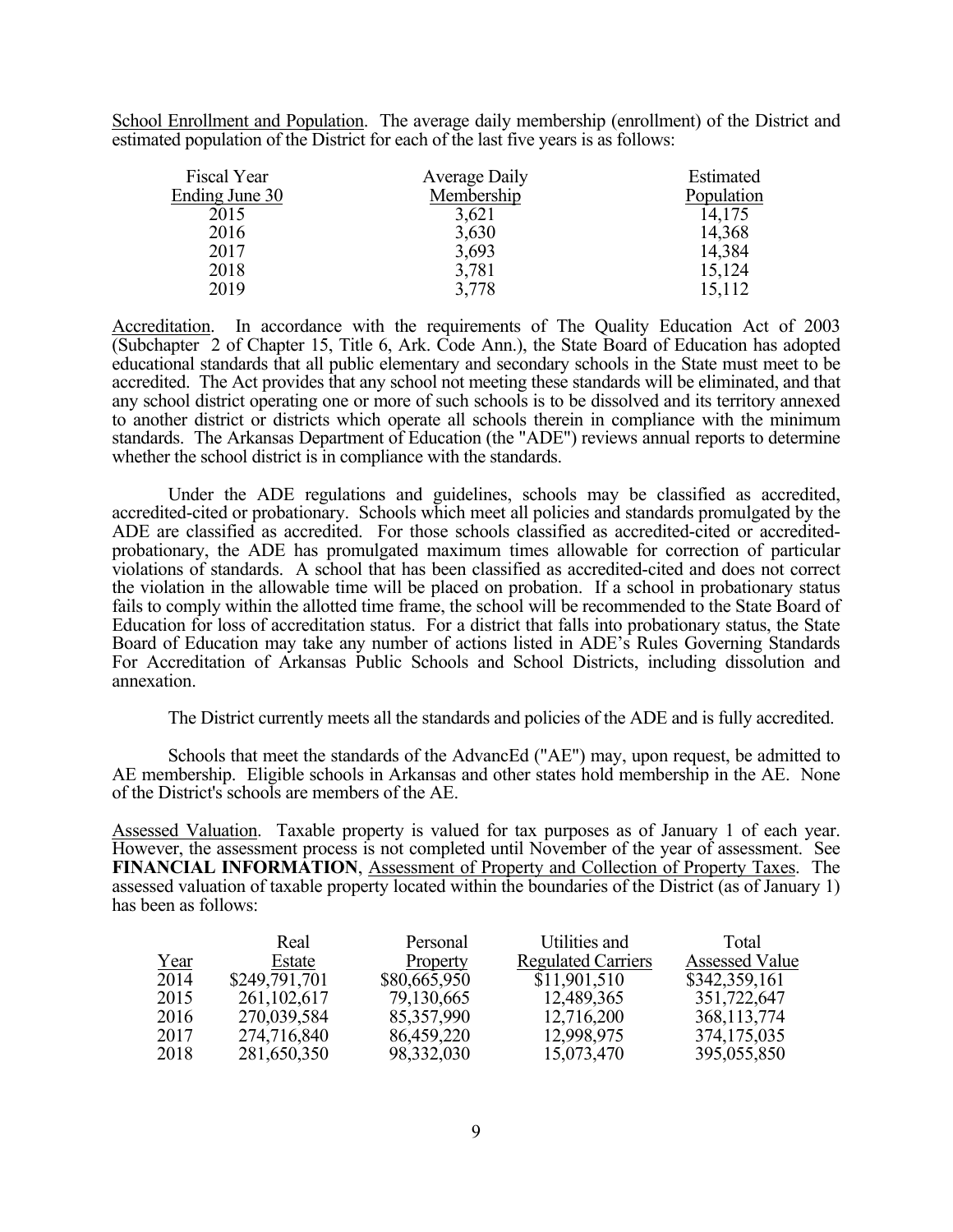Financial Institution Deposits. The total deposits of banks with principal offices within the boundaries of the District as of the end of each year have been as follows:

| Year | <b>Bank Deposits</b> |
|------|----------------------|
| 2014 | \$151,382,000        |
| 2015 | 160,580,000          |
| 2016 | 163,530,000          |
| 2017 | 163,489,000          |
| 2018 | 168,945,000          |

Major Employers. The principal industries, commercial and governmental entities, and other major employers within the boundaries of the District are as follows:

| Company                               | <b>Business or Product</b>          | Number of<br><b>Employees</b> |
|---------------------------------------|-------------------------------------|-------------------------------|
| ArcBest Corp                          | Freight and logistics solutions     | 799                           |
| Greenwood School District             | Education                           | 460                           |
| Graphic                               | Custom apparel and signs            | 363                           |
| Mars Pet Food                         | Pet food                            | 300                           |
| Walmart                               | Retail                              | 220                           |
| Brownwood Life Care                   | Care facility for disabled children | 146                           |
| Arkansas Colleges of Health Education | Education                           | 111                           |
| <b>ARDOT</b>                          | Government agency                   | 109                           |
| Alpha Packaging                       | Office furniture                    | 105                           |
| Umarex/Walther                        | Firearms                            | 100                           |
| Glatfelter                            | Paper products                      | 71                            |
| Armedica Manufacturing Corporation    | Healthcare treatment tables         | 67                            |
| City of Greenwood                     | Government                          | 63                            |
| <b>Bost</b>                           | Mental health facility              | 58                            |
| Old Dominion                          | Transportation company              | 45                            |

There have been no significant recent additions to or losses of employment within the District.

The District has no knowledge of any presently proposed significant additions to or losses of employment within the District.

Employees. The number of persons presently employed by the District are as follows:

|                                           | Number     |
|-------------------------------------------|------------|
| Superintendent and Central District Staff | 29         |
| Principals                                | 12         |
| <b>Classroom Teachers</b>                 | 245        |
| Other Non-Teaching Personnel              | <u>174</u> |
| <b>TOTAL</b>                              | 460        |

None of these employees belong to collective bargaining groups.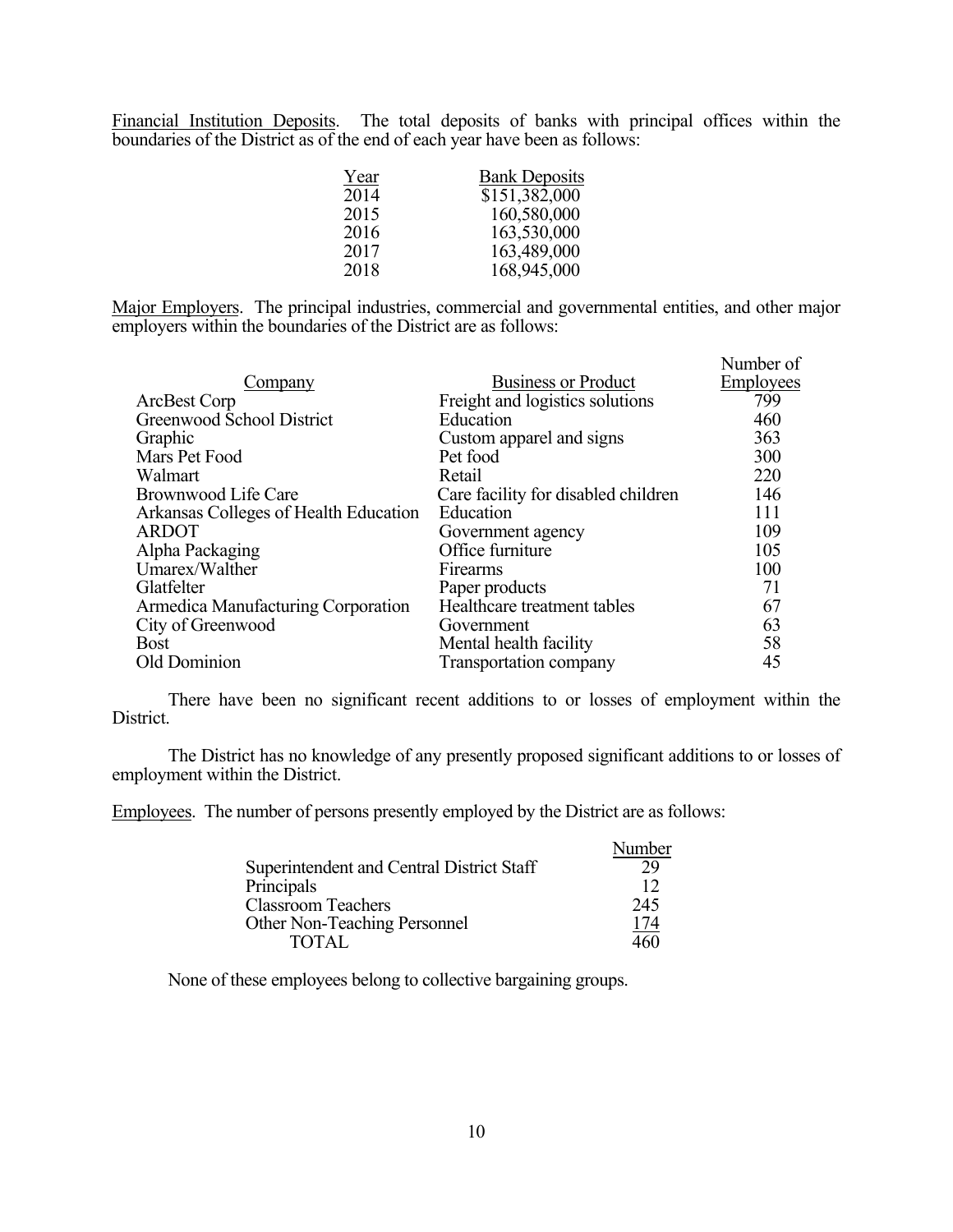### **DEBT STRUCTURE**

Outstanding Indebtedness. The principal categories of indebtedness which the District is authorized to incur are commercial bonds (offered at public sale on competitive bids), revolving loan bonds and certificates of indebtedness (representing loans from the State Department of Education), installment contracts (payable in subsequent fiscal years) and postdated warrants (warrants drawn in one fiscal year for payment in a subsequent fiscal year). In addition, the District is authorized to lease property from the owner under lease agreements giving the District the option to purchase the property leased. Commercial bonds and revolving loan indebtedness are payable from debt service tax revenues. Installment contracts, postdated warrants and lease-purchase obligations are payable from maintenance and operation tax revenues.

The present outstanding debt of the District is as follows:

| Date of Obligations                                                                                                                                      | Amount<br>Outstanding<br>Immediately<br>After Issuance of<br>These Bonds                 | Final<br>Maturity                                                                | Tax Rate (in mills)<br>per dollar) Voted for<br>Payment as Rolled Back<br>After Reassessment<br>(applicable to real estate)                     |
|----------------------------------------------------------------------------------------------------------------------------------------------------------|------------------------------------------------------------------------------------------|----------------------------------------------------------------------------------|-------------------------------------------------------------------------------------------------------------------------------------------------|
|                                                                                                                                                          | <b>COMMERCIAL BONDS</b>                                                                  |                                                                                  |                                                                                                                                                 |
| 09/23/10 (QSCB)<br>06/01/11 ("June 2011 Bonds")<br>07/21/11 (QSCB)<br>01/01/15 ("January 2015 Bonds")<br>09/05/19<br>09/05/19 ("2019 Bonds")<br>03/31/20 | \$1,000,000<br>790,000<br>925,000<br>2,730,000<br>9,170,000<br>19,320,000<br>\$5,440,000 | 09/01/27<br>12/01/22<br>07/01/27<br>12/01/32<br>12/01/44<br>12/01/32<br>06/01/35 | None<br>13.7<br>None<br>*<br>1.9 plus continuation of<br>existing 13.7<br>Same as June 2011<br><b>Bonds</b><br>Continuation of existing<br>13.7 |
|                                                                                                                                                          |                                                                                          |                                                                                  |                                                                                                                                                 |

\* Same as the June 2011 Bonds and the 2019 Bonds but the January 2015 Bonds are subordinate to the pledge of revenues to the June 2011 Bonds and the 2019 Bonds.

# REVOLVING LOAN BONDS AND/OR CERTIFICATES OF INDEBTEDNESS None

### POST-DATED WARRANTS None

#### INSTALLMENT CONTRACTS

## 09/26/11 \$ 185,456 09/15/21

### LEASE-PURCHASE OBLIGATIONS None

Parity Debt. The District has not reserved the right to issue additional bonds on a parity with the outstanding debt listed above.

Debt Ratio. The ratio of outstanding debt after issuance of these Bonds (\$39,560,456) to current assessed valuation (\$395,055,850) will be 10.01%.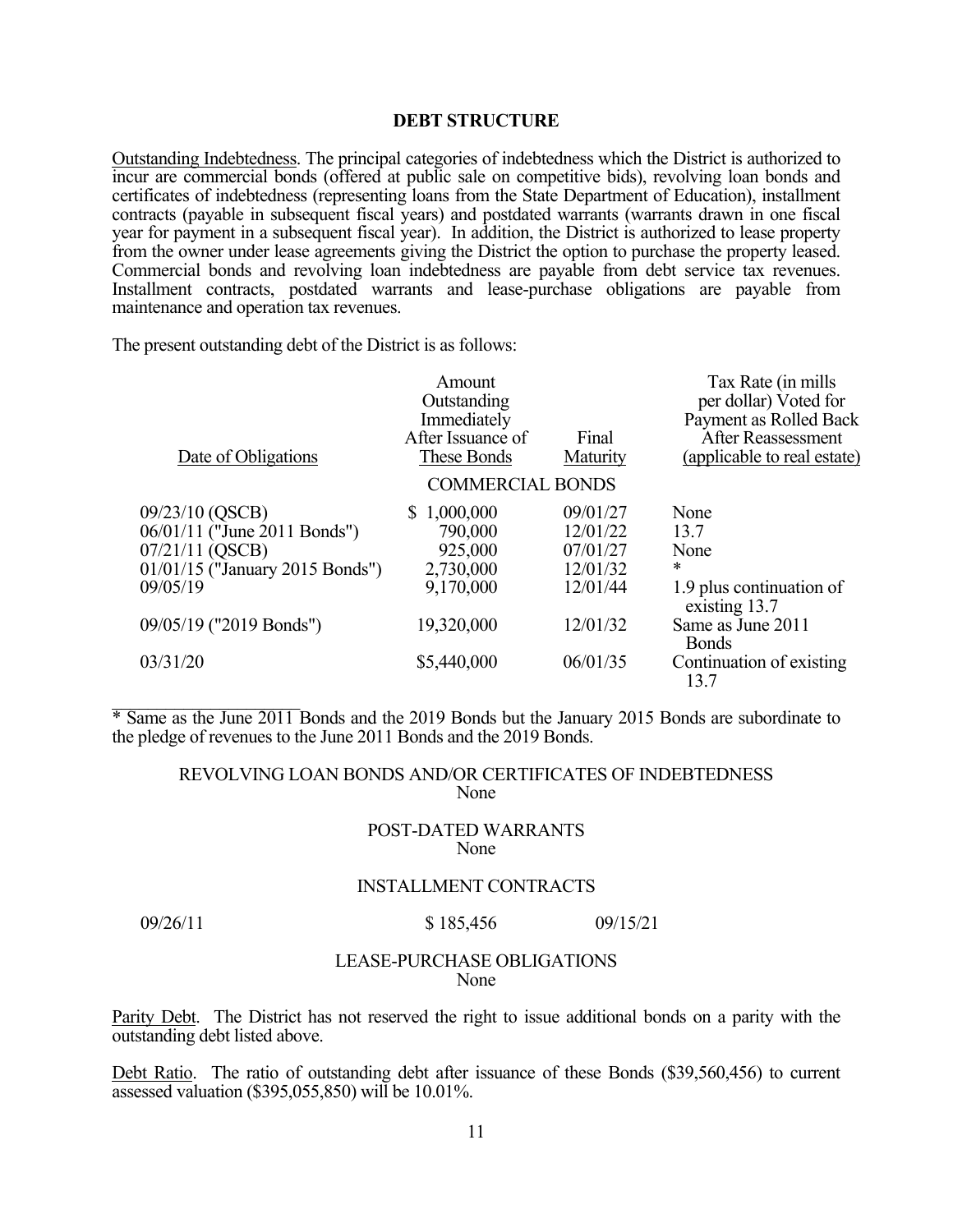Computation of Dollar Amount of Debt Service Tax Levied. The most recent county-wide reassessment of taxable property was completed in Sebastian County in 2015. **The next countywide reassessment is scheduled for completion in Sebastian County in 2020.** For purposes of Amendment 59, the year in which the reassessment is completed is known as the "Base Year." For a general discussion of the reassessment requirement and its effect on assessed value and tax rate, see **FINANCIAL INFORMATION**, Constitutional Amendment No. 59 and 79, infra.

Constitutional Amendment No. 79 provides for an annual state credit against ad valorem property tax on a homestead in an amount not less than \$300. Effective with the assessment year 2019, the amount of the credit was increased to \$375. The tax reduction is reflected on the tax bill sent to the property owner by the county collector. Amendment No. 79 provides that the credit shall be applied in a manner that would not impair a bondholder's interest in ad valorem debt service revenue. In addition, Amendment No. 79 provides that the "General Assembly shall, by law, provide for procedures to be followed with respect to adjusting ad valorem taxes or millage pledged for bonded indebted purposes, to assure that the tax or millage levied for bonded indebtedness purposes will, at all times, provide a level of income sufficient to meet the current requirements of all principal, interest, paying agent fees, reserves, and other requirements of the bond indenture."

The taxing units within the county are entitled to reimbursement of the reduction from the annual state credit. Pursuant to legislation, the state sales tax was increased by 0.5%. The purpose of the legislation is to raise revenues that the State sends back to school districts to replace the money lost as a result of the state credit. Therefore, for purposes of calculating projected revenues available for debt service discussed below, the District has assumed that it will receive debt service revenues equal to the debt service revenues it would have received prior to the adoption of Amendment No. 79.

The debt service tax levied for collection in 2020 for use in the 2020-2021 school year and thereafter has been computed by multiplying the 2018 assessment (\$67,186,431) by the total number of debt service mills (16.6 mills).

For purposes of calculating revenues available for debt service, it has also been assumed that the assessed value of all property in the District will remain the same, without increase or decrease. On this basis, the total debt service tax levied in each year will be as shown under Debt Service Schedule and Coverage, below.

[Remainder of page intentionally left blank]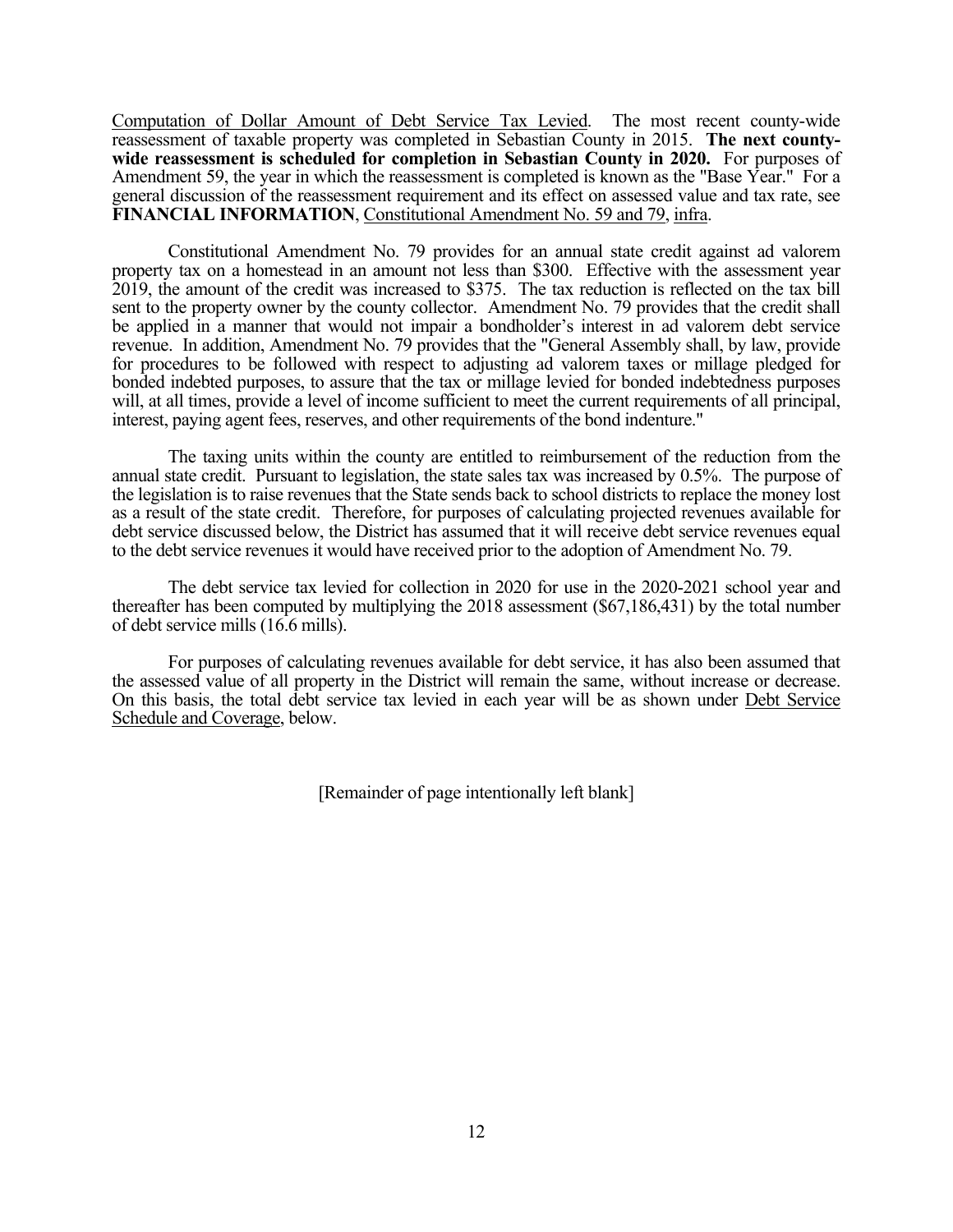Debt Service Schedule and Coverage. For purposes of the following table, it is assumed that the assumptions made in Computation of Dollar Amount of Debt Service Tax Levied are accurate and that the annual rate of tax collections in each year will be 100%. See **FINANCIAL INFORMATION**, Collection of Taxes, for the actual historical rate of collection. On this basis, the annual debt service requirements for previously issued bonds and these Bonds, the revenues available for debt service and coverage are as follows:

|                | Total               |                    |                      |                 |
|----------------|---------------------|--------------------|----------------------|-----------------|
| Fiscal         | Principal &         | Total              |                      |                 |
| Year           | Interest of         | Principal &        | Revenues             |                 |
| Ending         | Previously          | Interest of        | From Debt            |                 |
| <u>June 30</u> | <b>Issued Bonds</b> | <b>These Bonds</b> | <b>Service Mills</b> | <u>Coverage</u> |
| 2020           | \$1,752,253.68      | \$ 88,542.00       | \$6,162,871          | 3.35            |
| 2021           | 2,556,673.03        | 409,170.00         | 6,162,871            | 2.08            |
| 2022           | 2,767,980.53        | 410,870.00         | 6,162,871            | 1.94            |
| 2023           | 2,833,849.28        | 412,352.50         | 6,162,871            | 1.90            |
| 2024           | 2,843,325.53        | 408,612.50         | 6,162,871            | 1.90            |
| 2025           | 2,842,488.03        | 404,702.50         | 6,162,871            | 1.90            |
| 2026           | 2,843,088.03        | 410,622.50         | 6,162,871            | 1.89            |
| 2027           | 2,849,663.03        | 406,247.50         | 6,162,871            | 1.89            |
| 2028           | 2,810,053.02        | 406,697.50         | 6,162,871            | 1.92            |
| 2029           | 2,646,597.50        | 406,550.00         | 6,162,871            | 2.02            |
| 2030           | 2,646,637.50        | 406,150.00         | 6,162,871            | 2.02            |
| 2031           | 2,654,322.50        | 405,675.00         | 6,162,871            | 2.01            |
| 2032           | 2,649,768.75        | 404,662.50         | 6,162,871            | 2.02            |
| 2033           | 2,633,315.00        | 403,100.00         | 6,162,871            | 2.03            |
| 2034           | 536,450.00          | 400,500.00         | 6,162,871            | 6.58            |
| 2035           | 539,825.00          | 397,800.00         | 6,162,871            | 6.57            |
| 2036           | 537,825.00          |                    | 6,162,871            | 11.46           |
| 2037           | 540,450.00          |                    | 6,162,871            | 11.40           |
| 2038           | 537,700.00          |                    | 6,162,871            | 11.46           |
| 2039           | 539,575.00          |                    | 6,162,871            | 11.42           |
| 2040           | 536,075.00          |                    | 6,162,871            | 11.50           |
| 2041           | 537,200.00          |                    | 6,162,871            | 11.47           |
| 2042           | 532,950.00          |                    | 6,162,871            | 11.56           |
| 2043           | 533,325.00          |                    | 6,162,871            | 11.56           |
| 2044           | 533,250.00          |                    | 6,162,871            | 11.56           |
| 2045           | 527,800.00          |                    | 6,162,871            | 11.68           |
|                |                     |                    |                      |                 |

Pledge of State Aid. A.C.A. §6-20-1204 provides that if the Trustee does not receive the bond payment from the District at least five (5) calendar days before the principal or interest is due under the Resolution, the Department of Education (the "Department") shall immediately cure any deficiency in payment by making payment in the full amount of the deficiency to the Trustee. If the Department makes the bond payment, and the District fails to remit the full amount to the Department, the Department will withhold from the District the next distribution of state funding.

Uniform Rate of Tax. Amendment No. 74 establishes a statewide 25-mill property tax minimum for maintenance and operation of the public schools (the "Uniform Rate of Tax"). The Uniform Rate of Tax replaces that portion of local school district ad valorem taxes available for maintenance and operation of schools.

Defaults. No debt obligations of the District have been in default as to principal or interest payments or in any other material respect at any time in the last 25 years.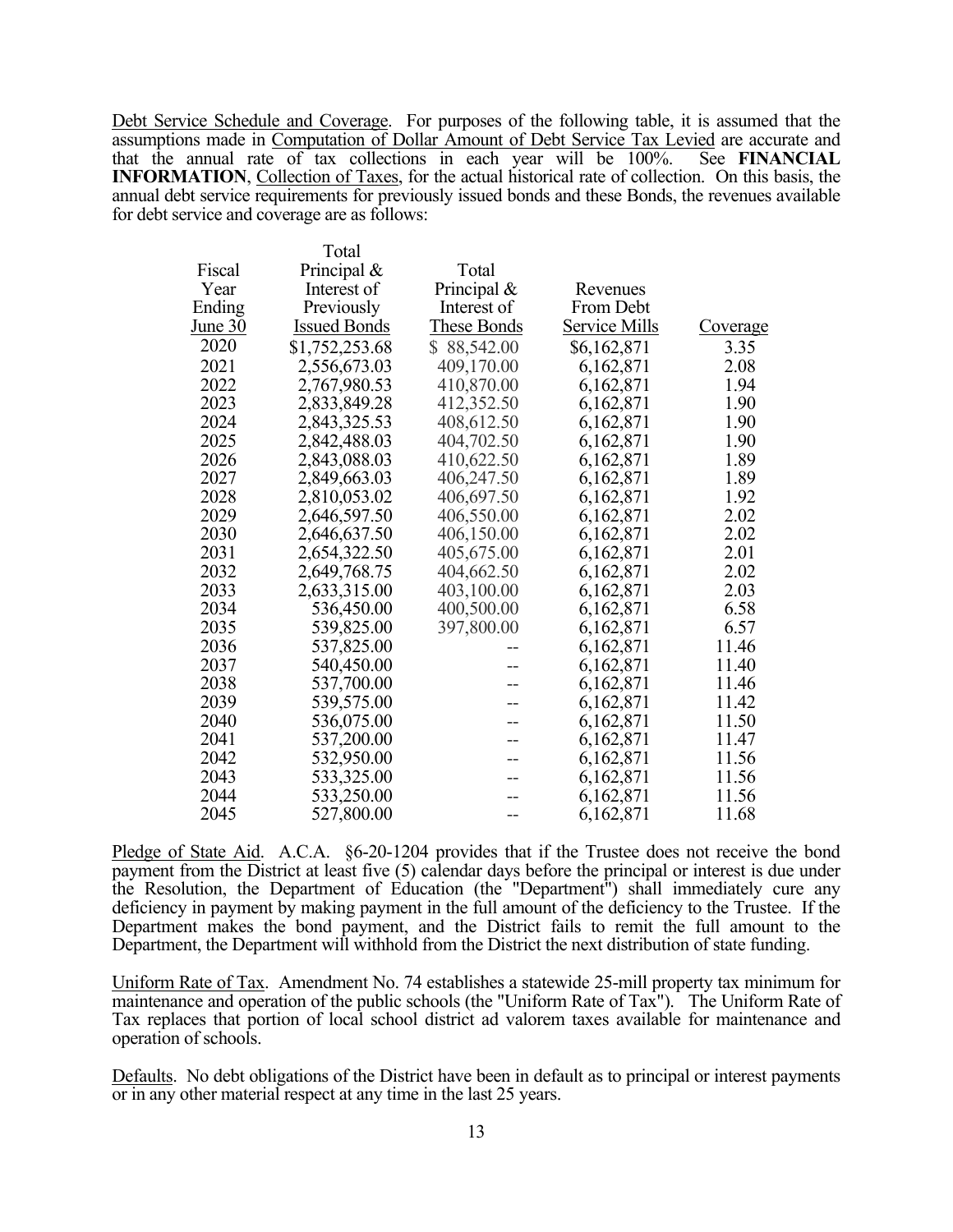#### **THE RESOLUTION**

Set forth below is a summary of certain provisions of the Resolution. This summary does not purport to be comprehensive and reference is made to the full text of the Resolution for a complete description of its provisions.

Bond Fund. The pledged revenues will be deposited into a Bond Fund which will be held by, or under the direction of, the District. Moneys in the Bond Fund will be used solely for the payment of principal of, interest on and Trustee's fees in connection with the Bonds, except as otherwise specifically provided in the Resolution. Any surplus of the pledged revenues over and above the amount necessary to insure the payment as due of principal of, interest on and Trustee's fees in connection with the Bonds will be released from the pledge and may be withdrawn from the Bond Fund and used for other school purposes. The Treasurer of the District will withdraw from the Bond Fund and deposit with the Trustee, not later than fifteen (15) calendar days before each interest payment date and not later than fifteen (15) calendar days before the due date of any Trustee fees, moneys in an amount equal to the amount of such Bonds or interest, or Trustee's fees, for the sole purpose of paying the same, and the Trustee shall apply such moneys for such purpose.

Deposit of Sale Proceeds. The Bonds will be delivered to the Trustee upon payment by the purchaser of the Bonds in cash of the purchase price (the "total sale proceeds"). The amount necessary to accomplish the refunding of the Bonds Being Refunded shall be applied to such purpose. The amount necessary to pay the costs and expenses of issuing the Bonds shall be applied for such purposes. The balance of the total proceeds will be deposited into the Redemption Fund (defined in the Resolution) in integral multiples of \$5,000. Any balance remaining after making the deposit into the Redemption Fund shall be deposited into the Bond Fund.

Investments. (a) The District may, from time to time, invest moneys held for the credit of the Bond Fund in direct obligations of the United States of America or obligations the principal of and interest on which are fully guaranteed by the United States of America ("Government Obligations") or in bank certificates of deposit the principal of and interest on which are fully insured by the Federal Deposit Insurance Corporation. The Trustee shall, to the extent practicable, invest moneys held for the credit of the Redemption Fund in Government Obligations.

(b) Investments shall remain a part of the Fund from which the investment was made. All earnings and profits from investments shall be credited to and all losses charged against, the Fund from which the investment was made.

Trustee. The Trustee was designated by the Underwriter.

The Trustee shall only be responsible for the exercise of good faith and reasonable prudence in the execution of its trust. The Trustee is not required to take any action for the protection of Bondholders unless it has been requested to do so in writing by the holders of not less than 10% in principal amount of the Bonds then outstanding and offered reasonable security and indemnity against the cost, expenses and liabilities to be incurred therein or thereby.

The Trustee may resign by giving notice in writing to the Secretary of the Board of Directors. Such resignation shall be effective upon the appointment of a successor Trustee by the District and acceptance of appointment by the successor. If the District fails to appoint a successor Trustee within 30 days of receiving notice of resignation, the Trustee may apply to a court of competent jurisdiction for appointment of a successor. The holders of a majority in principal amount of outstanding Bonds, or the Board of Directors of the District, may at any time, with or without cause, remove the Trustee and appoint a successor Trustee.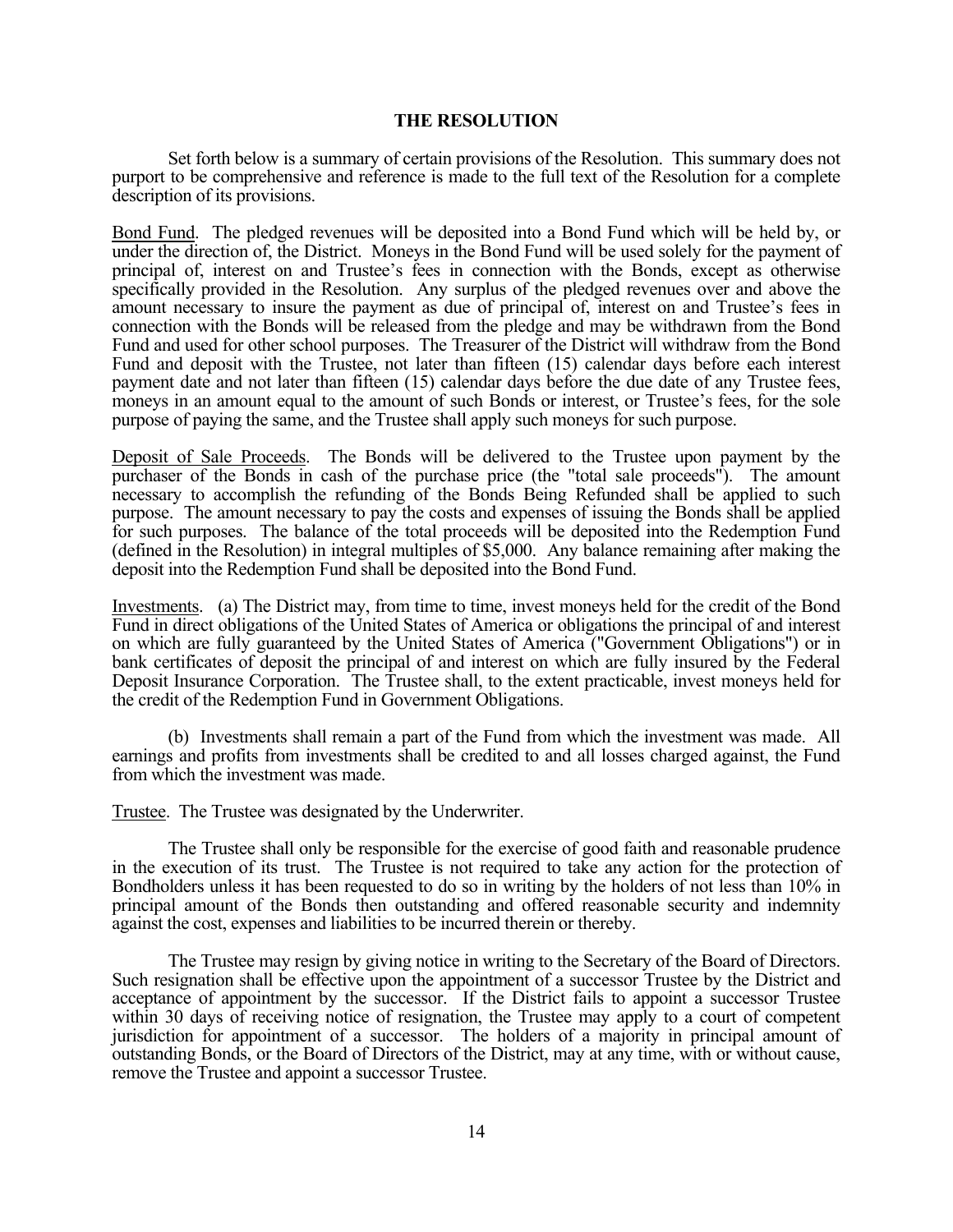Modification of Terms of Bonds. The terms of the Bonds and the Resolution will constitute a contract between the District and the registered owners of the Bonds. The owners of not less than 75% in aggregate principal amount of the Bonds then outstanding have the right, from time to time, to consent to the adoption by the District of resolutions modifying any of the terms or provisions contained in the Bonds or the Resolution; provided, however, there shall not be permitted (a) any extension of the maturity of the principal of or interest on any Bond, or (b) a reduction in the principal amount of any Bond or the rate of interest thereon, or (c) the creation of any additional pledge on the revenues pledged to the Bonds other than as authorized in the Resolution, or (d) a privilege or priority of any Bond or Bonds over any other Bond or Bonds, or (e) a reduction in the aggregate principal amount of the Bonds required for such consent.

Defeasance. When all of the Bonds shall have been paid or deemed paid, the pledge in favor of the Bonds (see **BONDS BEING OFFERED**, Security and Source of Payment, supra) shall be discharged and satisfied. A Bond shall be deemed paid when there shall have been deposited in trust with the Trustee or with another bank or trust company (which other bank or trust company must be a member of the Federal Reserve System), as escrow agent under an escrow deposit agreement requiring the escrow agent to apply the proceeds of the deposit to pay the principal of and interest on the Bond as due at maturity or upon redemption prior to maturity, moneys or Government Securities sufficient to pay when due the principal of and interest on the Bond. If the principal of the Bond is to become due by redemption prior to maturity, notice of such redemption must have been duly given or provided for. "Government Securities" shall mean direct or fully guaranteed obligations of the United States of America, noncallable, maturing on or prior to the maturity or redemption date of the Bond. In determining the sufficiency of a deposit there shall be considered the principal amount of such Government Securities and interest to be earned thereon until their maturity.

Defaults and Remedies. If there is any default in the payment of the principal of or interest on any Bond, or if the District defaults in the performance of any other covenant in the Resolution, the Trustee may, and upon the written request of the owners of not less than 10% in principal amount of the Bonds then outstanding shall, by proper suit compel the performance of the duties of the officials of the District under the Constitution and laws of the State of Arkansas and under the Resolution and protect and enforce the rights of the owners by instituting appropriate proceedings at law or in equity or by other action deemed necessary or desirable by the Trustee. If any default in the payment of principal or interest continues for 30 days the Trustee may, and upon the request of the owners of not less than 10% in principal amount of the then outstanding Bonds shall, declare all outstanding Bonds immediately due and payable together with accrued interest thereon.

No owner of any Bond shall have any right to institute any suit, action, mandamus or other proceeding in equity or at law for the protection or enforcement of any right under the Bonds or the Resolution or under the Constitution and laws of the State of Arkansas, unless such owner previously shall have given written notice to the Trustee of the default, and unless the owners of not less than 10% in principal amount of the then outstanding Bonds shall have made written request of the Trustee to take action, shall have afforded the Trustee a reasonable opportunity to take such action, and shall have offered to the Trustee reasonable security and indemnity against the cost, expenses and liabilities to be incurred and the Trustee shall have refused or neglected to comply with such request within a reasonable time. No one or more owners of the Bonds shall have any right in any manner by his or their action to affect, disturb or prejudice the security of the Resolution, or to enforce any right thereunder except in the manner provided in the Resolution. All proceedings at law or in equity shall be instituted, had and maintained in the manner provided in the Resolution and for the benefit of all owners of outstanding Bonds. Any individual rights of action are restricted by the Resolution to the rights and remedies therein provided. Nothing shall, however, affect or impair the right of any owner to enforce the payment of the principal of and interest on any Bond at and after the maturity thereof.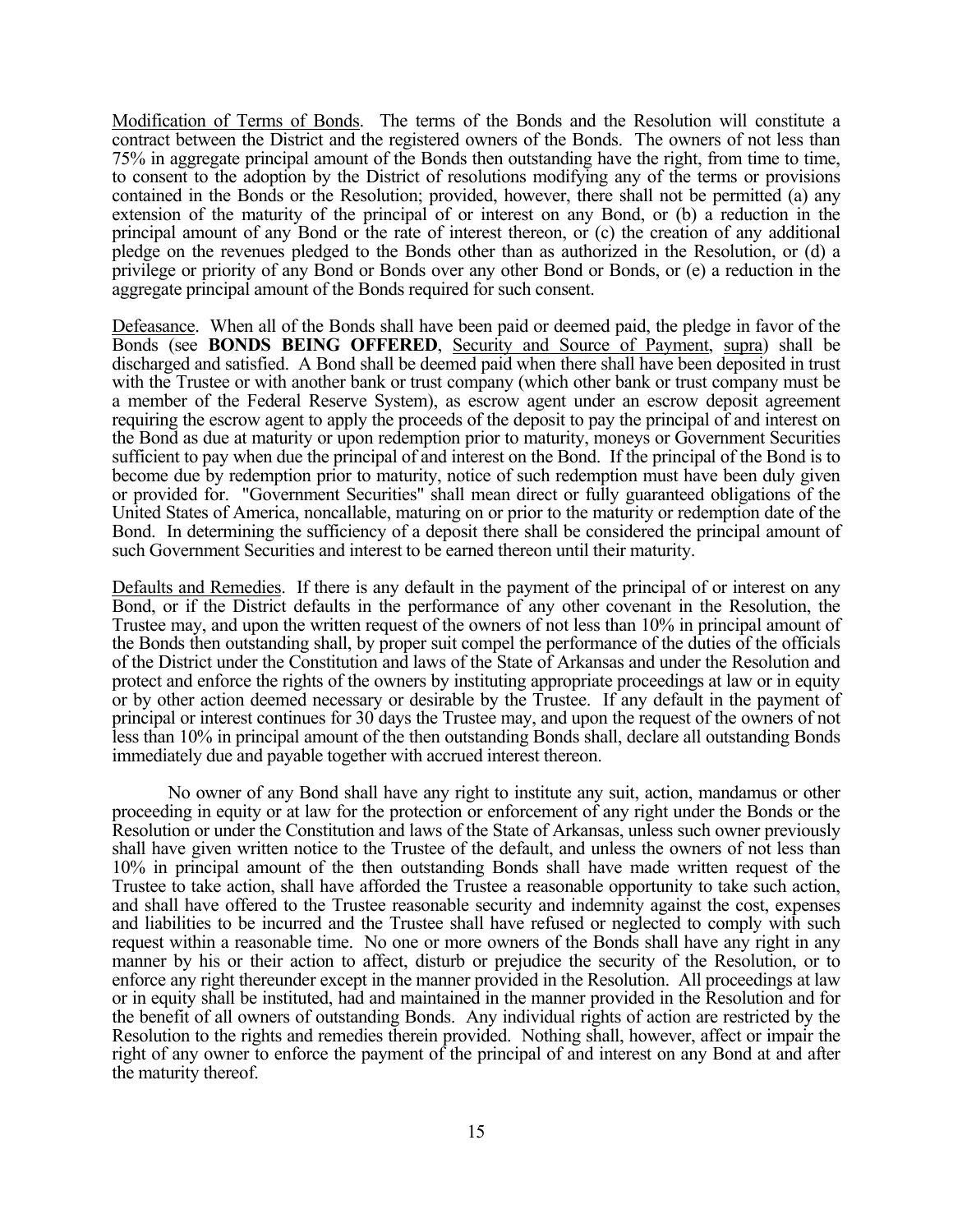Action may be taken by the Trustee without possession of any Bond, and any such action shall be brought in the name of the Trustee and for the benefits of all the owners of Bonds.

No delay or omission of the Trustee or any owner of a Bond to exercise any right or power accrued upon any default shall impair any such right or power or be construed to be a waiver of any such default or acquiescence therein, and every power and remedy given to the Trustee and to the owners of the Bonds may be exercised from time to time and as often as may be deemed expedient.

The Trustee may, and upon the written request of the owners of not less than 10% in principal amount of the Bonds then outstanding shall, waive any default which shall have been remedied before the entry of final judgment or decree in any suit, action or proceeding or before the completion of the enforcement of any other remedy. No such waiver shall extend to or affect any other existing or subsequent default or defaults or impair any rights or remedies consequent thereon.

There is no requirement that the District furnish periodic evidence as to the absence of default or as to the compliance with the terms of the Bonds, the Resolution or law.

[Remainder of page intentionally left blank]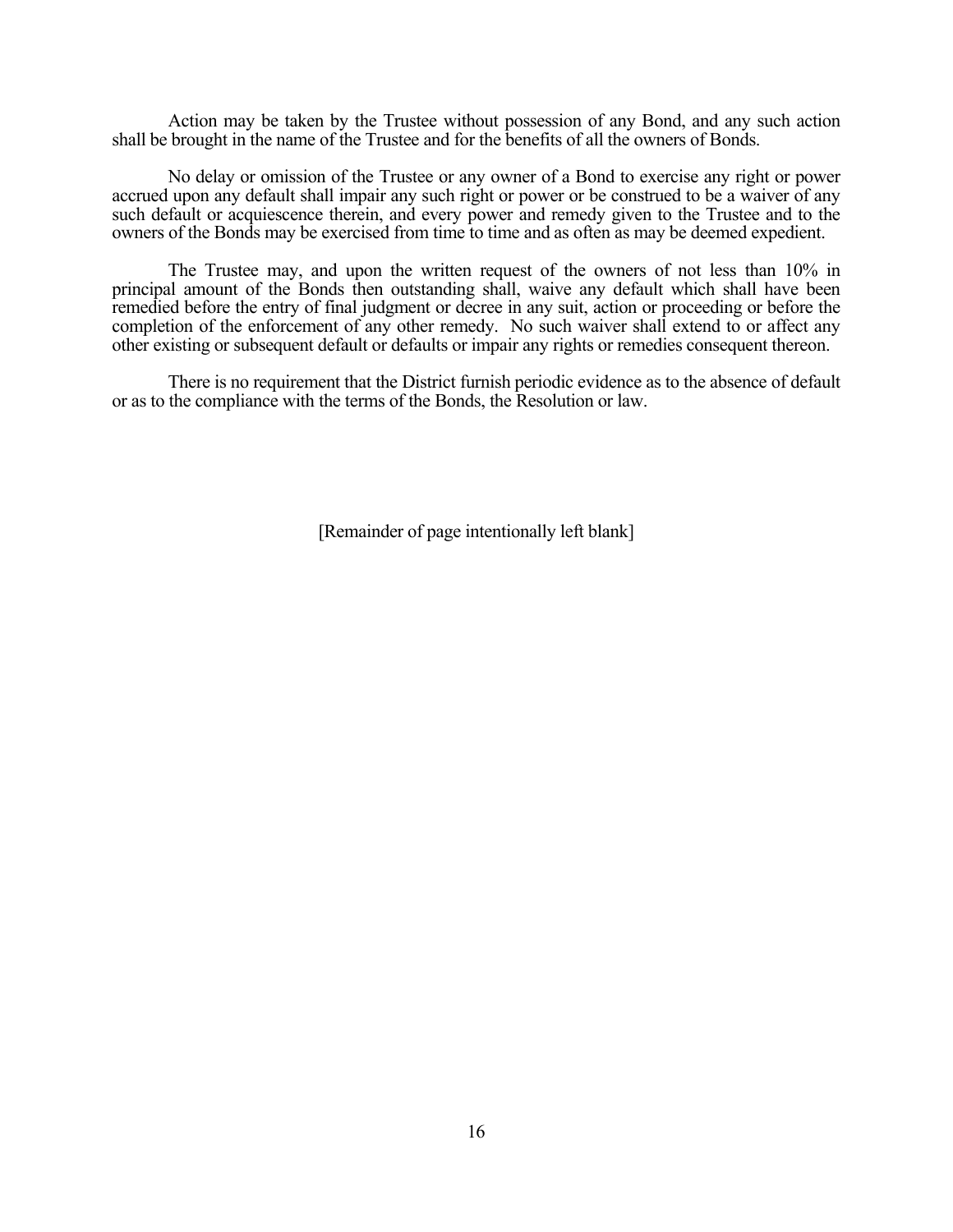# **FINANCIAL INFORMATION**

Sources and Uses of Funds. The following combined summary of Revenues, Expenditures and Fund Balances are taken from the District's 2019, 2018 and 2017 Audits. For complete information concerning the District, please review the actual Audits at www.legaudit.state.ar.us.

| <b>REVENUES</b><br>Property taxes<br>State assistance<br>Federal assistance<br>Activity revenue<br>Investment income<br>Other revenues<br><b>Total Revenues</b>                                             | 2019<br>\$14,898,227<br>19,133,805<br>38,060<br>408,473<br>4,347<br>85,815<br>\$34,548,727          | As of June 30<br>2018<br>\$14,653,497<br>19,165,442<br>66,277<br>423,773<br>2,961<br>69,161<br>\$34,381,111 | 2017<br>\$14,295,045<br>18,268,622<br>62,521<br>345,055<br>6,404<br>131,346<br>\$33,108,993        |
|-------------------------------------------------------------------------------------------------------------------------------------------------------------------------------------------------------------|-----------------------------------------------------------------------------------------------------|-------------------------------------------------------------------------------------------------------------|----------------------------------------------------------------------------------------------------|
| <b>EXPENDITURES</b><br>Regular programs<br>Special education<br>Vocation education<br>Compensatory education<br>Other instruction<br>Support services<br>Activity expenditures<br><b>Total Expenditures</b> | \$13,919,314<br>3,690,222<br>735,324<br>101,946<br>715,552<br>11,973,861<br>387,651<br>\$31,523,870 | \$13,607,318<br>3,714,301<br>729,108<br>97,466<br>658,090<br>12,089,511<br>454,008<br>\$31,349,802          | \$12,884,971<br>3,268,372<br>658,648<br>25,168<br>717,690<br>10,722,376<br>359,670<br>\$28,636,895 |
| <b>EXCESS OF REVENUES OVER</b><br>(UNDER) EXPENDITURES                                                                                                                                                      | 3,044,857                                                                                           | 3,031,309                                                                                                   | 2,316,686                                                                                          |
| <b>OTHER FINANCING SOURCES (USES)</b>                                                                                                                                                                       | (3,133,761)                                                                                         | (3,107,587)                                                                                                 | (2,728,544)                                                                                        |
| <b>EXCESS OF REVENUES AND OTHER</b><br><b>SOURCES OVER (UNDER)</b><br><b>EXPENDITURES AND OTHER USES</b><br>FUND BALANCE, BEGINNING OF YEAR                                                                 | (88,904)<br>3,655,523                                                                               | (76,278)<br>3,731,801                                                                                       | (411,868)<br>4,143,669                                                                             |
| <b>FUND BALANCE, END OF YEAR</b>                                                                                                                                                                            | \$3,566,619                                                                                         | \$3,655,523                                                                                                 | \$3,731,801                                                                                        |

[Remainder of page intentionally left blank]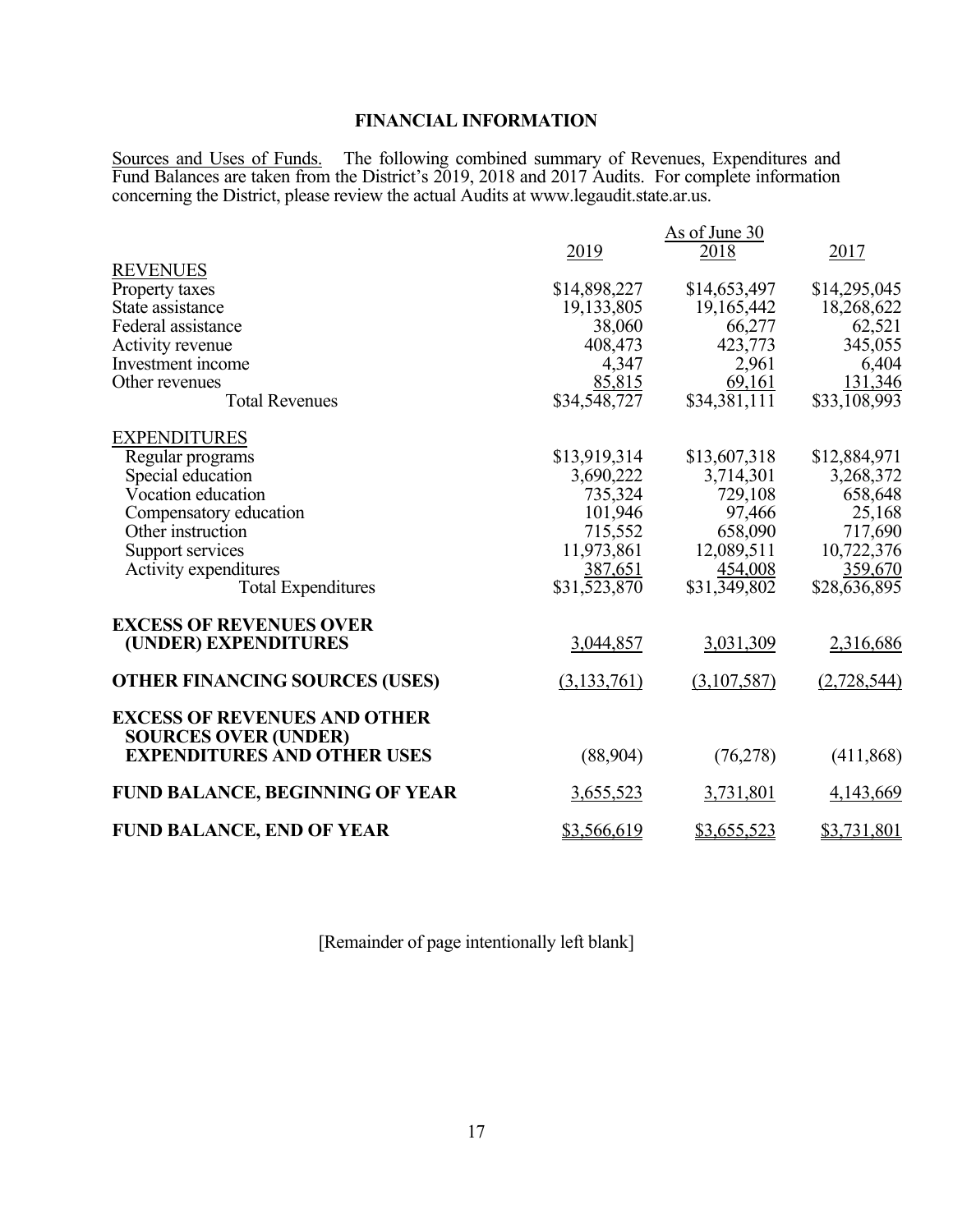Collection of Taxes. Tax collections of the ad valorem tax levied by the District are shown in the following table. School taxes voted at the school election are collected in the next calendar year and normally received by and used by the District during the school fiscal year beginning in such calendar year.

| School  | School       | School        | Rate of Collections      |
|---------|--------------|---------------|--------------------------|
| Year    | Tax Levied   | Tax Collected | (net of collection fees) |
| 2014-15 | \$13,018,842 | \$12,335,074  | 94.75%                   |
| 2015-16 | 13,899,782   | 13,856,324    | 99.69                    |
| 2016-17 | 14,279,939   | 13,511,770    | 94.62                    |
| 2017-18 | 14,945,419   | 14,281,943    | 95.56                    |
| 2018-19 | 15, 191, 506 | 14,510,868    | 95.52                    |

5-year average rate of collections – 96.02%

Overlapping Ad Valorem Taxes. The ad valorem taxing entities in the State of Arkansas are municipalities, counties, school districts and community college districts. All taxable property located within the boundaries of a taxing entity is subject to taxation by that entity. Thus property within the District is also subject to county ad valorem taxes. Property located within a municipality and/or within a community college district is also subject to taxation by that entity or entities. The ad valorem taxing entities whose boundaries overlap the District and their real estate ad valorem tax rates are:

|                            | <b>Total Tax Rate</b> |
|----------------------------|-----------------------|
| Name of Overlapping Entity | $(in \, mills)$       |
| City of Greenwood          | 5.0                   |
| City of Barling            | 4.8                   |
| City of Fort Smith         | 8.0                   |
| Sebastian County           | 8.5                   |

Assessment of Property and Collection of Property Taxes. (a) Under Amendment No. 59 to the Arkansas Constitution, all property is subject to taxation except for the following exempt categories: (i) public property used exclusively for public purposes; (ii) churches used as such; (iii) cemeteries used exclusively as such; (iv) school buildings and apparatus; (v) libraries and grounds used exclusively for school purposes; (vi) buildings, grounds and materials used exclusively for public charity; and (vii) intangible personal property to the extent the General Assembly has exempted it from taxation, provided that it be taxed at a lower rate, or provided for its taxation on a basis other than ad valorem. Amendment No. 59 also authorizes the General Assembly to exempt from taxation the first \$20,000 of value of a homestead of a taxpayer 65 years of age or older.

Amendment No. 59 provides that, except as otherwise provided therein in connection with the transition period following a county-wide reassessment (see Constitutional Amendment Nos. 59 and 79, infra), (1) residential property used solely as the principal place of residence of the owner shall be assessed in accordance with its value as a residence, (2) land (but not improvements thereon) used primarily for agricultural, pasture, timber, residential and commercial purposes shall be assessed upon the basis of its value for such use, and (3) all other real and tangible personal property subject to taxation shall be assessed according to its value (the Arkansas Supreme Court has held that the unqualified word "value," as used in a prior, substantially identical, constitutional provision, means "current market value").

(b) Property owned by public utilities and common carriers and "used and/or held for use in the operation of the company . . ." is assessed for tax purposes by the Tax Division of the Arkansas Public Service Commission. A.C.A. § 26-26-1605 provides that the Tax Division "shall assess the property at its true and full market or actual value" and that all utility property of a company, whether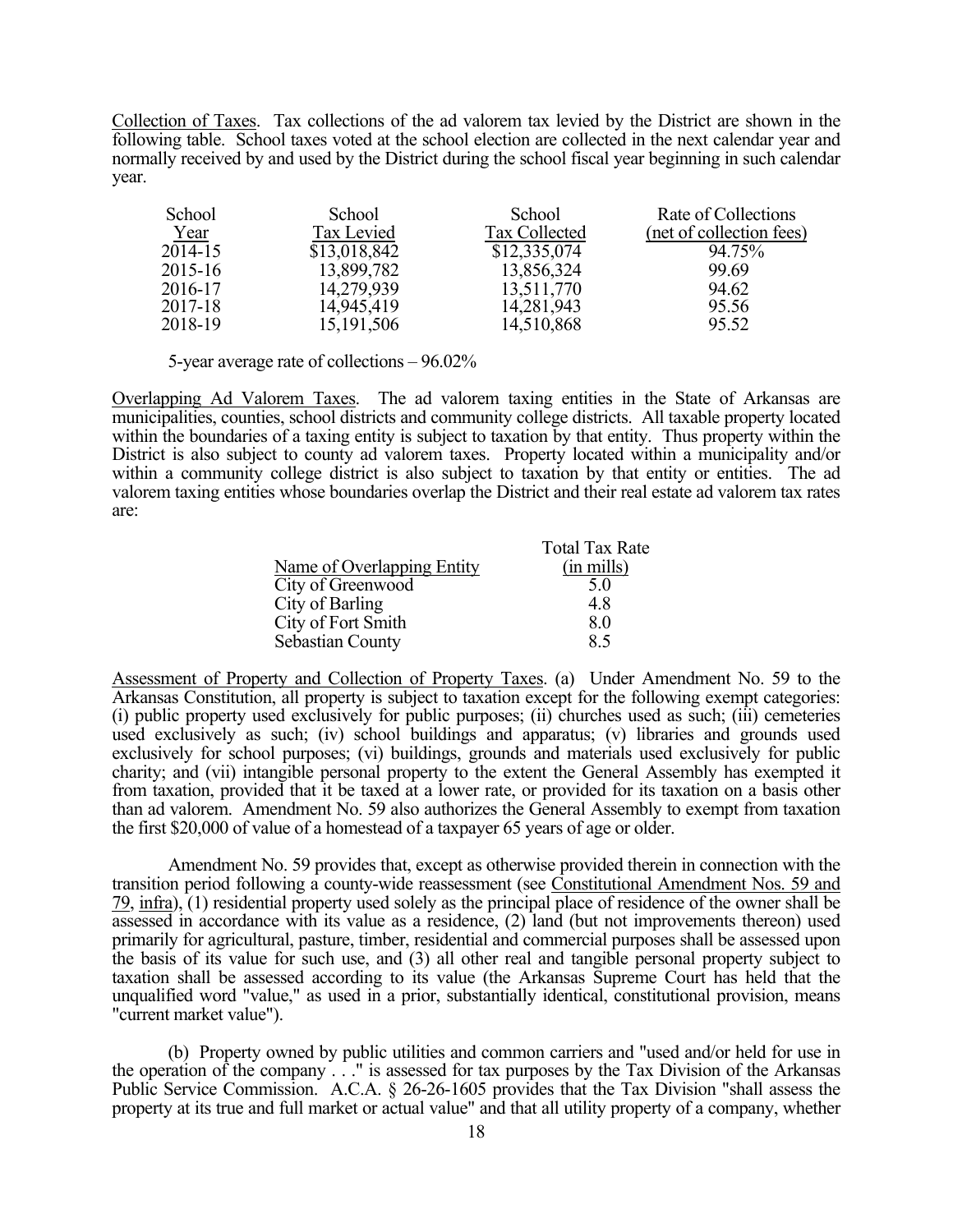located within or without the State of Arkansas, is to be valued as a unit. Annually, the company files a report with the Tax Division. The Tax Division reviews these reports, along with other reports (such as reports to shareholders, the Federal Communications Commission, the Federal Energy Regulatory Commission and the Interstate Commerce Commission), to determine the value of the property. Valuation is currently made on the basis of a formula, as set forth in A.C.A. § 26-26-1607, with consideration given to (i) original cost less depreciation, replacement cost less depreciation or reconstruction cost less depreciation; (ii) market value of capital stock and funded debt; and (iii) capitalization of income. As provided in A.C.A. § 26-26-1611, once the value of a company's property as a unit is determined, the Tax Division removes the value allocable to out-of-state property and assigns the remainder among Arkansas taxing units on the basis of value within each jurisdiction. The Tax Division certifies the assessment to the county assessor who enters the assessment as certified on the county assessment roll. County officials have no authority to change such assessment. See **LEGAL MATTERS**, Legal Proceedings.

All other property is assessed by the elected assessor of each Arkansas county (or other official or officials designated by law). This includes both real and tangible personal property. Amendment No. 79 to the Arkansas Constitution requires each county to appraise all market value real estate normally assessed by the county assessor at its full and fair value at a minimum of once every five (5) years.

(c) Amendment No. 79 requires the county assessor (or other official or officials designated by law), after each county-wide reappraisal, to compare the assessed value of each parcel of real property reappraised or reassessed to the prior year's assessed value. If the assessed value of the parcel increased, then the assessed value of that parcel must be adjusted as provided below.

Subject to subsection (e) below, if the parcel is not the homestead and principal place of residence ("homestead") of a taxpayer, then any increase in the assessed value in the first year after reappraisal cannot be greater than 10% (or 5% if the parcel is the taxpayer's homestead) of the assessed value for the previous year. For each year thereafter, the assessed value shall increase by an additional 10% (or 5% if the parcel is the taxpayer's homestead) of the assessed value for the year preceding the first assessment resulting from reappraisal; however, the increase cannot exceed the assessed value determined by the reappraisal prior to adjustment under Amendment No. 79.

For property owned by public utilities and common carriers, any annual increase in the assessed value cannot exceed more than 10% of the assessed value for the previous year. The provisions of this subsection (c) do not apply to newly discovered real property, new construction or substantial improvements to real property.

(d) If a homestead is purchased or constructed on or after January 1, 2001, by a disabled person or by a person over age 65, then that parcel will be assessed based on the lower of the assessed value as of the date of purchase (or construction) or a later assessed value. If a person is disabled or is at least 65 years of age and owns a homestead on January 1, 2001, then the homestead will be assessed based on the lower of the assessed value on January 1, 2001, or a later assessed value. When a person becomes disabled or reaches age 65 on or after January 1, 2001, that person's homestead should thereafter be assessed based on the lower of the assessed value on the person's 65th birthday, on the date the person becomes disabled or a later assessed value. This subsection (d) does not apply to substantial improvements to real property. For real property subject to subsection (e) below, the applicable date in this subsection (d), in lieu of January 1, 2001, is January 1 of the year following the completion of the adjustments to assessed value required in subsection (e).

(e) If, however, there has been no county-wide reappraisal and resulting assessed value of property between January 1, 1986 and December 31, 2000, then real property in that county is adjusted differently. In that case, the assessor (or other official or officials designated by law) compares the assessed value of each parcel to the assessed value of the parcel for the previous year. If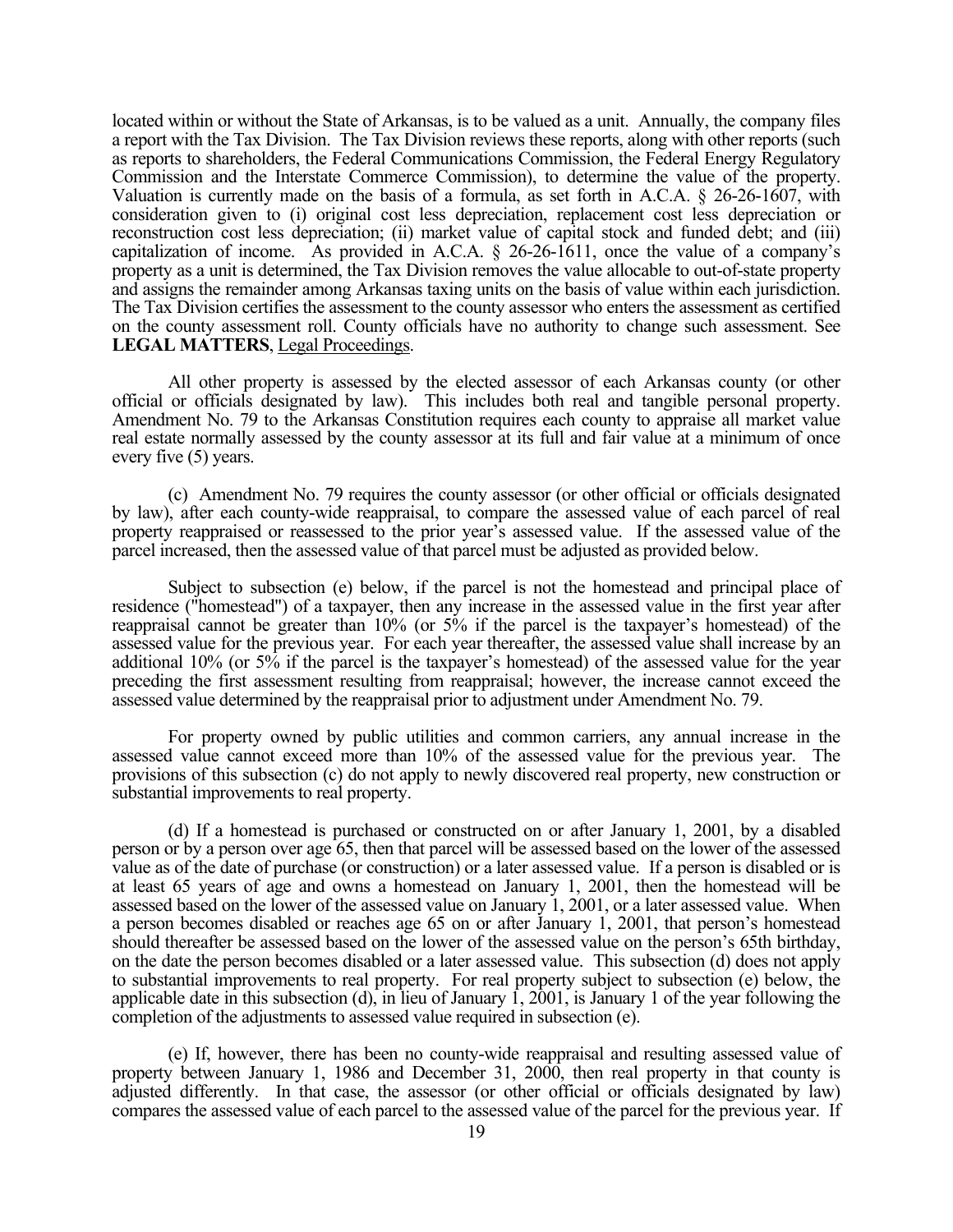the assessed value of the parcel increases, then the assessed value of the parcel for the year in which the parcel is reappraised or reassessed is adjusted by adding one-third  $(1/3)$  of the increase to the assessed value for the year prior to appraisal or reassessment. An additional one-third (1/3) of the increase is added in each of the next two (2) years.

The adjustment contemplated by subsection (e) does not apply to the property of public utilities or common carriers. No adjustment will be made for newly discovered real property, new construction or substantial improvements to real property.

(f) Property is currently assessed in an amount equal to 20% of its value. The percentage can be increased or decreased by the General Assembly.

The total of the millage levied by each taxing entity (municipalities, counties, school districts and community college districts) in which the property is located is applied against the assessed value to determine the tax owed. The assessed value of taxable property is revised each year and the total millage levied in that calendar year is applied against the assessed value for the calendar year. Assessed value for each year is determined as of January 1 of that year. Tangible personal property, including automobiles, initially acquired after January 1 and before June 1 is required to be assessed in the year of acquisition. Otherwise, only property owned by a taxpayer on January 1 is assessed for that calendar year.

The total taxes levied by all taxing authorities are collected together by the county collector of the county in which the property is located in the calendar year immediately following the year in which levied. Taxes are due and payable between the first business day in March and October 15, inclusive. Taxes not paid by October 15 are delinquent and subject to a 10% penalty. Real estate as to which taxes are delinquent for two successive years is certified to the State Land Commissioner, who offers the property for sale. The proceeds of such sale are distributed among the taxing authorities. Delinquent real property may be redeemed by the taxpayer within two years of the delinquency. Delinquent personal property taxes may be collected by distraint and public sale of the taxpayer's property.

Constitutional Amendment Affecting Personal Property Taxes. At the 1992 general election, a Constitutional amendment was approved which exempts from all personal property taxes items of household furniture and furnishings, clothing, appliances and other personal property used within the home. The effective date of the amendment was January 1, 1993.

Constitutional Amendment Nos. 59 and 79. Prior to the adoption of Amendment No. 59 to the Arkansas Constitution, the Constitution mandated that:

"All property subject to taxation shall be taxed according to its value, that value to be ascertained in such manner as the General Assembly shall direct, making the same equal and uniform throughout the State. No one species of property from which a tax may be collected shall be taxed higher than other species of property of equal value . . . ."

In the case of Arkansas Public Service Commission v. Pulaski County Board of Equalization, 266 Ark. 64, 582 S.W.2d 942 (June 25, 1979), the Supreme Court of Arkansas held that the then current assessment process, as prescribed by certain legislation and administrative regulations, was in violation of the Constitutional mandate in that (1) it provided for the assessment of certain property on the basis of "use value" as opposed to market value, (2) it did not provide for equal and uniform assessments throughout the State and (3) it provided for assessments based on past, as opposed to current, market values. The Court ordered a statewide reassessment to bring the assessments into conformity with the constitutional requirements. It was provided that the reassessment would be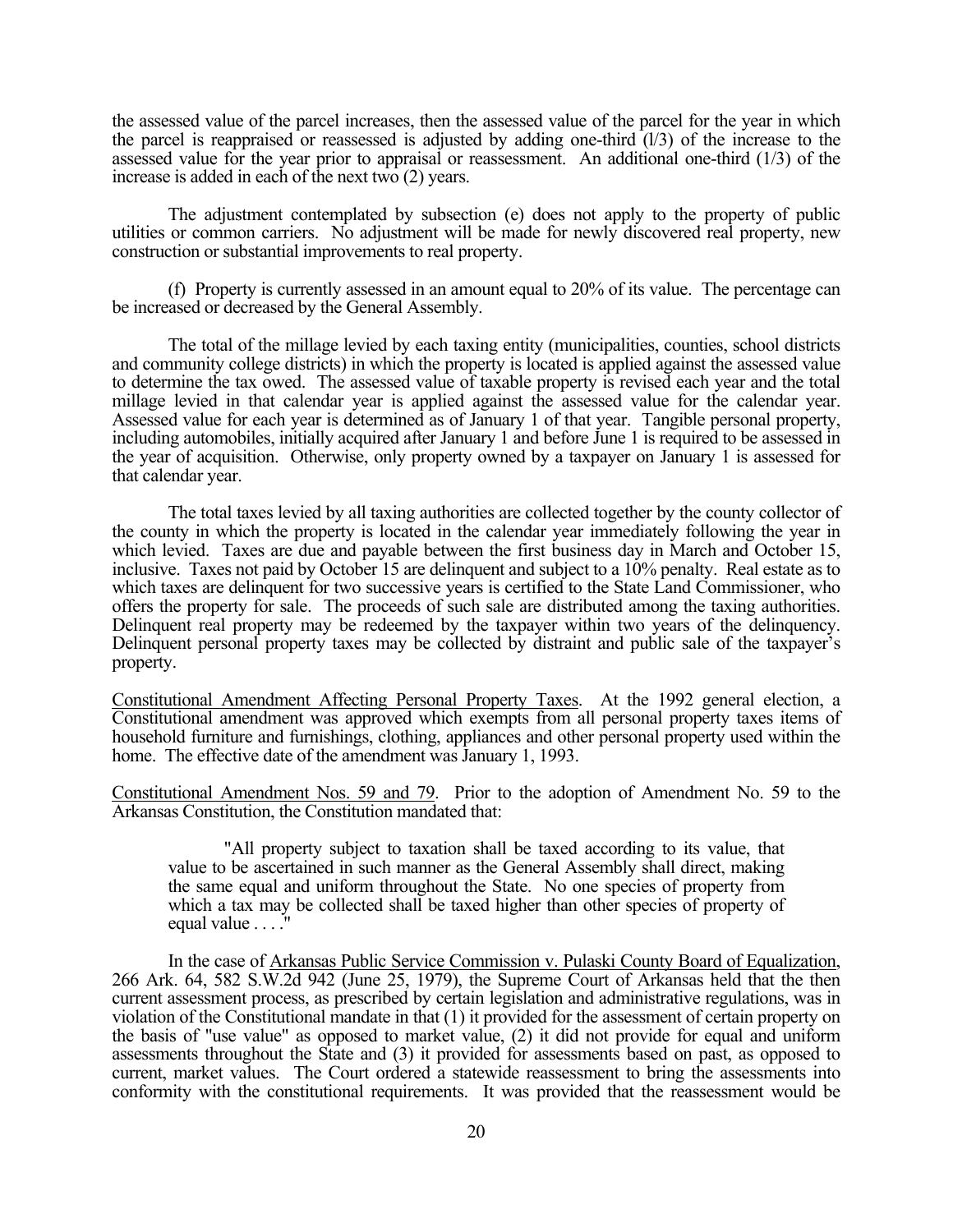completed over a five year period, with 15 of the 75 counties in the State to be reassessed each year. The reassessment was accomplished in calendar years 1981 through 1985.

Legislative studies indicated that the effect of the Court-ordered reassessment would be to substantially increase real estate assessments in most or all counties of the State, with the result being, if tax rates remained the same, to substantially increase real estate taxes. The Arkansas General Assembly submitted to the electors of the State a proposed Constitutional amendment designed to prevent the substantial tax increase that would otherwise result from the reassessment. The proposed Amendment was approved at the 1980 General Election and is now Amendment No. 59 to the Arkansas Constitution.

At the 2000 general election, Constitutional Amendment No. 79 was adopted by a majority of the voters and went into effect on January 1, 2001. Among other things, Amendment No. 79 allows for an annual state credit against ad valorem property tax on a homestead in the amount of not less than \$300. The credit must not be applied in a manner that would impair a bondholder's interest in ad valorem debt service revenues.

Amendment No. 59 provides that whenever a county-wide reassessment results in an increase of assessed value of 10% or more, the tax rate of each taxing unit on property located in that county is to be adjusted as provided in the Amendment. The year in which the reassessment is completed is designated the "Base Year." The assessed valuation for the Base Year is based on the reassessment. Amendment No. 79 requires that rollback adjustments under Amendment No. 59 be determined after the adjustments are made to assessed value under Amendment No. 79. See **FINANCIAL INFORMATION**, Assessment of Property and Collection of Property Taxes.

The tax rate applicable to other real property is computed by (1) deducting from the Base Year assessed value of the real estate the assessed value of newly-discovered real estate and new construction and improvements to real property to arrive at the reassessed value of previously assessed real property, (2) determining the tax rate necessary to produce from the previously assessed real property (on the basis of the Base Year assessment) the same amount of revenues produced from such property in the Base Year (on the basis of the last previous assessed value and the tax rate applicable to collections in the Base Year), and (3) either (a) fixing the tax rate determined in (2) as the tax rate for the real property, including newly-discovered real property and new construction and improvements to real estate, or (b) if the tax rate so fixed would produce less than 110% of the revenues from real estate produced in the Base Year, increasing the tax rate in an amount sufficient to produce such 110% of revenues.

The General Assembly, in Act No. 848 of 1981, implemented the procedures of Amendment No. 59. A.C.A. § 26-26-404, provides that the computation is to be made separately for each tax source or millage levy (in the case of the school districts this would require separate computations for operation and maintenance millage and debt service millage), with the new tax rate for each millage levy to be rounded up to the nearest 1/10 mill. In the case of debt service millage, the tax rate as so adjusted will continue as the continuing annual tax rate until retirement of the bonds to which pledged. The adjusted rate for operation and maintenance millage would be subject to change at each annual school election in accordance with law.

Amendment No. 79 provides that the tax rate for personal property and property of public utilities and regulated carriers should be the same as that for real property. Personal property rates currently not equal to real property rates should be reduced to the level of the real property rate unless a higher rate is "necessary to provide a level of income sufficient to meet the current requirements of all principal, interest, paying agent fees, reserves, and other requirements" of a bond issue.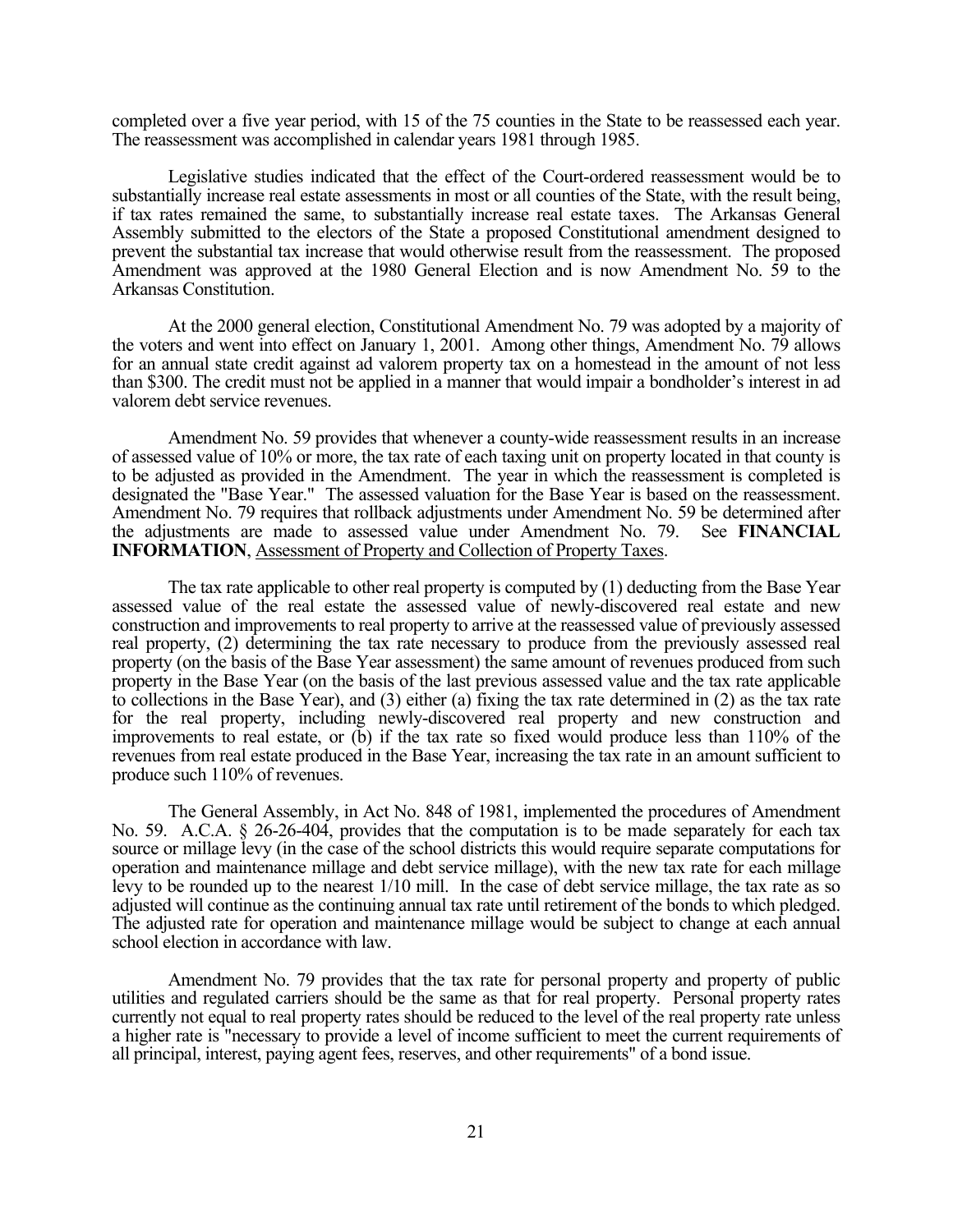Amendment No. 59 contains the following specific provision in regard to debt service millage:

"The General Assembly shall, by law, provide for procedures to be followed with respect to adjusting ad valorem taxes or millage pledged for bonded indebtedness purposes, to assure that the adjusted or rolled-back rate of tax or millage levied for bonded indebtedness purposes will, at all times, provide a level of income sufficient to meet the current requirements of all principal, interest, Paying Agent's fees, reserves, and other requirements of the bond indenture."

#### A.C.A. § 26-26-402(b) provides:

"If it is determined that the adjustment or rollback of millages as provided for herein will render income from millages pledged to secure any bonded indebtedness insufficient to meet the current requirements of all principal, interest, paying agent fees, reserves and other requirements of a bond indenture any such pledged millage shall be rolled back or adjusted only to a level which will produce at least a level of income sufficient to meet the current requirements of all principal, interest, paying agent fees, reserves, and other requirements of the bond indenture."

If the assessed value of all classes of taxable property located in a school district remain at the same level, without increase or decrease, and the total school tax rates applicable to real and personal property remain constant, then the annual revenues derived from taxable real and personal property will be the same in each year. This would be true of annual revenues available for debt service on bonds, as well as other annual revenues of the district.

Major Taxpayers. Based on the 2018 assessed valuation, the top ten taxpayers within the boundaries of the District are:

|                                |                       | Percentage of District's                  |
|--------------------------------|-----------------------|-------------------------------------------|
| Name                           | <b>Assessed Value</b> | Assessed Value $\left(\frac{0}{0}\right)$ |
| Mars Petcare US, Inc.          | \$18,450,580          | 4.67                                      |
| PW Real Estate LLC (Umarex)    | 5,639,050             | 1.43                                      |
| <b>Graphic Packaging</b>       | 5,246,411             | 1.33                                      |
| <b>MR Capital Reserve</b>      | 4,537,030             | 1.15                                      |
| Arkansas Valley Electric Co-op | 2,377,003             | 0.61                                      |
| Walmart                        | 2,080,475             | 0.53                                      |
| Stephens's Production Co.      | 2,017,270             | 0.51                                      |
| Enable Midstream Partners LLC  | 1,990,331             | 0.50                                      |
| Enable Gas Transmission LLC    | 1,546,444             | 0.39                                      |
| Southwest Electric Power       | 1,295,094             | 0.33                                      |

### **LEGAL MATTERS**

Litigation Over State Funding for Schools. In an Order issued November 9, 1994, the Honorable Annabelle C. Imber held that the existing state funding system for public education violated the equal protection provision of the Arkansas Constitution and violated Article 14, § 1 of the Arkansas Constitution by "failing to provide a general, suitable and efficient system of free public education." Lake View School Dist. No. 15 of Phillips County, Arkansas v. Jim Guy Tucker, Case No. 92-5318 (1994). **After years of litigation and legislation, the Arkansas Supreme Court concluded (on May 31, 2007) that the system of public school financing was now in constitutional compliance.**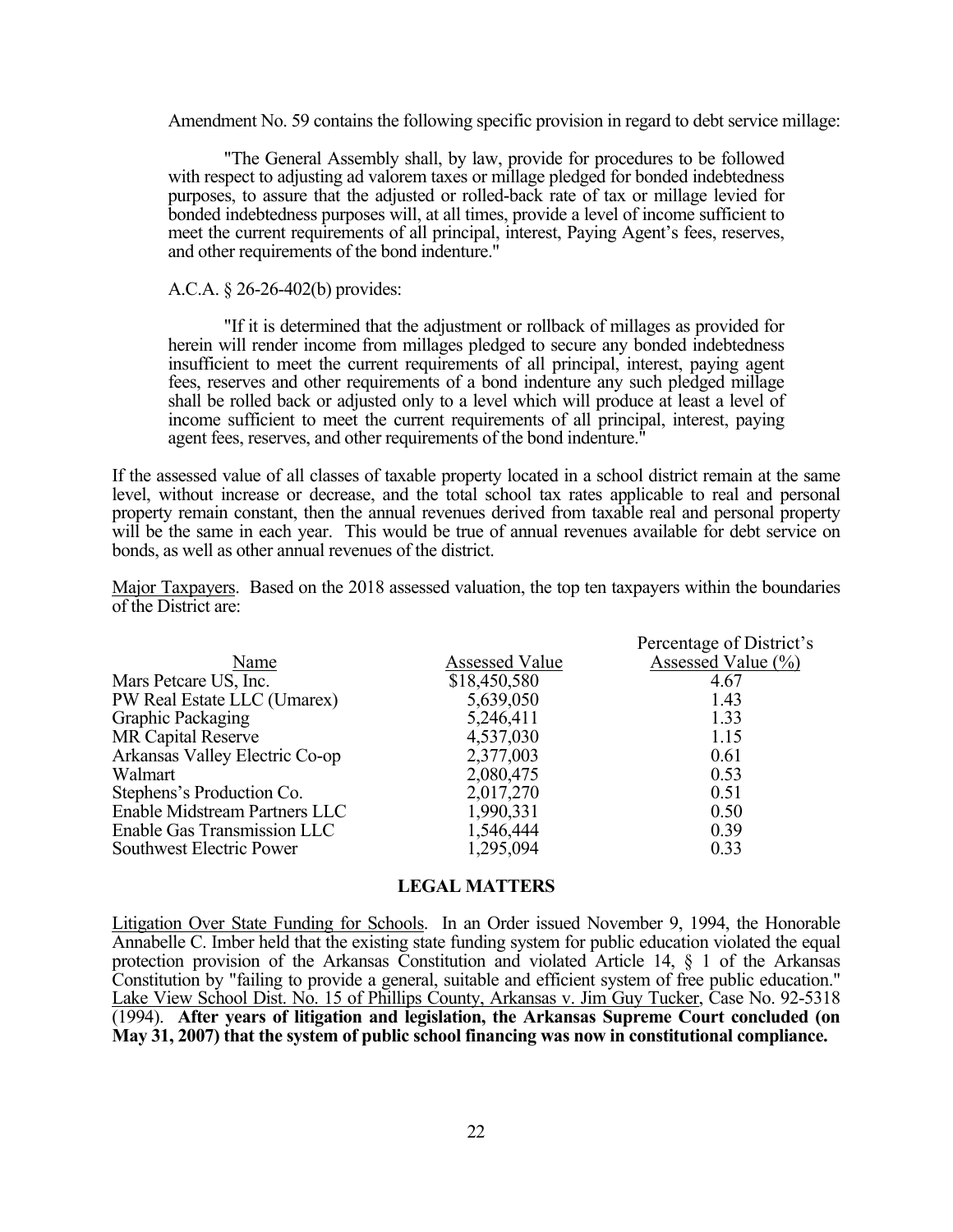At the 1996 general election, a Constitutional Amendment was passed ("Amendment No. 74") which establishes a statewide 25-mill property tax minimum for maintenance and operation of the public schools (the "Uniform Rate of Tax"). The Uniform Rate of Tax replaces that portion of local school district ad valorem taxes available for maintenance and operation. The Uniform Rate of Tax is to be collected in the same manner as other school property taxes, but the revenues generated from the Uniform Rate of Tax are remitted to the State Treasurer for distribution to the school districts.

Legal Proceedings. No litigation is pending, or to the best knowledge of the District threatened, questioning the existence of the District, its boundaries, the assessed value of taxable property located within the District, any taxes levied by the District, the title of any member of the Board of Directors to his office, or questioning the authority of the District to issue the Bonds or any proceedings relating thereto.

Legal Opinion. Issuance of the Bonds is subject to the unqualified approving opinion of Bond Counsel to the effect that the Bonds have been lawfully issued under the Constitution and laws of the State of Arkansas and constitute valid, binding and enforceable obligations of the District.

Tax Exemption. In the opinion of Bond Counsel, under existing law, the interest on the Bonds is exempt from Arkansas income tax and from property taxes.

Also, in the opinion of Bond Counsel, interest on the Bonds under existing law (a) is excludable from gross income for federal income tax purposes, and (b) is not an item of tax preference for purposes of the federal alternative minimum tax. The opinion set forth above is subject to the condition that the District comply with all requirements of the Code that must be satisfied subsequent to the issuance of the Bonds in order that interest thereon be (or continue to be) excludable from gross income for federal income tax purposes. These requirements generally relate to arbitrage and the use of the proceeds of the Bonds. Failure to comply with certain of such requirements could cause the interest on the Bonds to be so included in gross income retroactive to the date of issuance of the Bonds. The District has covenanted to comply with all such requirements.

Prospective purchasers of the Bonds should be aware that (i) with respect to insurance companies subject to the tax imposed by Section 831 of the Code, Section 832(b)(5)(B)(i) reduces the deduction for loss reserves by 15 percent of the sum of certain items, including interest on the Bonds, (ii) interest on the Bonds earned by certain foreign corporations doing business in the United States could be subject to a branch profits tax imposed by Section 884 of the Code, (iii) passive investment income including interest on the Bonds may be subject to federal income taxation under Section 1375 of the Code for Subchapter S corporations that have Subchapter C earnings and profits at the close of the taxable year if greater than 25% of the gross receipts of such Subchapter S corporation is passive investment income, and (iv) Section 86 of the Code requires recipients of certain Social Security and certain Railroad Retirement benefits to take into account in determining gross income, receipts or accruals of interest on the Bonds.

Prospective purchasers of the Bonds should be further aware that Section 265 of the Code denies a deduction for interest on indebtedness incurred or continued to purchase or carry the Bonds or, in the case of a financial institution, that portion of a holder's interest expense allocated to interest on the Bonds, except with respect to certain financial institutions (within the meaning of Section 265(b)(5) of the Code).

An exception allows a deduction of certain interest expense allocable to "qualified tax-exempt obligations." Under the Code, the term includes any obligation which (1) is not a "private activity bond" within the meaning of the Code (excluding from that term "qualified  $501(c)(3)$  bonds"), (2) is issued by an issuer (and subordinate entities) which reasonably anticipates to issue not more than \$10,000,000 of tax-exempt obligations (other than private activity bonds (excluding from that term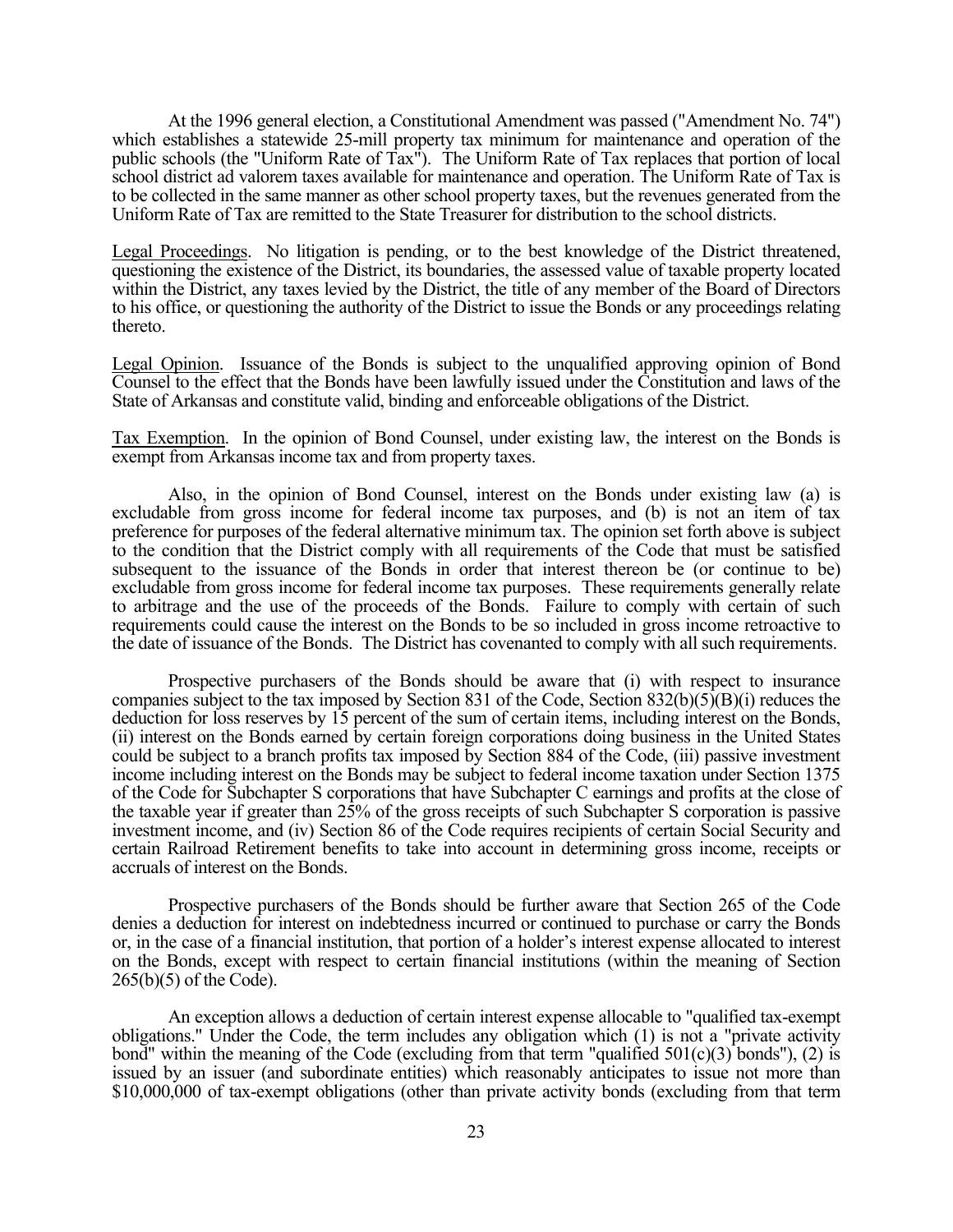"qualified  $501(c)(3)$  bonds" under Section 145 of the Code)) during the calendar year, and (3) is so designated by the issuer.

The District has designated the Bonds as "qualified tax-exempt obligations" and has covenanted not to use the proceeds of the Bonds in a manner which would cause the Bonds to be "private activity bonds," and has represented that the District and its subordinate entities have not and do not expect to issue more than \$10,000,000 of such tax-exempt obligations during calendar year 2020.

Prospective purchasers of the Bonds should also be aware that A.C.A. § 26-51-431(b) states that Section 265(a) of the Internal Revenue Code is adopted for the purpose of computing Arkansas individual income tax liability. Subsection (c) provides that in computing Arkansas corporation income tax liability, no deduction shall be allowed for interest "on indebtedness incurred or continued to purchase or carry obligations the interest on which is wholly exempt from the taxes imposed by Arkansas law." On December 8, 1993, the Arkansas Department of Finance and Administration Revenue Division issued Revenue Policy Statement 1993-2, which provides in part:

Financial institutions may continue to deduct interest on indebtedness incurred or continued to purchase or carry obligations which generate tax-exempt income to the same extent that the interest was deductible prior to the adoption of Section 17 of Act 785 of 1993 (A.C.A. § 26-51-431(b) and (c)).

As shown on the cover page of this Official Statement, certain of the Bonds are being sold at an original issue discount (collectively, the "Discount Bonds"). The difference between the initial public offering prices, as set forth on the cover page, of such Discount Bonds and their stated amounts to be paid at maturity constitutes original issue discount treated as interest which is excluded from gross income for federal income tax purposes, as described above.

 The amount of original issue discount which is treated as having accrued with respect to such Discount Bond is added to the cost basis of the owner in determining, for federal income tax purposes, gain or loss upon disposition of such Discount Bond (including its sale, redemption, or payment at maturity). Amounts received upon disposition of such Discount Bond which are attributable to accrued original issue discount will be treated as tax-exempt interest, rather than as taxable gain, for federal income tax purposes.

 Original issue discount is treated as compounding semiannually, at a rate determined by reference to the yield to maturity of each individual Discount Bond, on days which are determined by reference to the maturity date of such Discount Bond. The amount treated as original issue discount on such Discount Bond for a particular semiannual accrual period is equal to the product of (i) the yield of maturity for such Discount Bond (determined by compounding at the close of each accrual period) and (ii) the amount which would have been the tax basis of such Discount Bond at the beginning of the particular accrual period if held by the original purchaser, less the amount of any interest payable for such Discount Bond during the accrual period. The tax basis is determined by adding to the initial public offering price on such Discount Bond the sum of the amounts which have been treated as original issue discount for such purposes during all prior periods. If such Discount Bond is sold between semiannual compounding dates, original issue discount which would have been accrued for that semiannual compounding period for federal income tax purposes is to be apportioned in equal amounts among the days in such compounding period.

 Owners of the Discount Bonds should consult their tax advisors with respect to the determination and treatment of original issue discount accrued as of any date and with respect to the state and local tax consequences of owning a Discount Bond.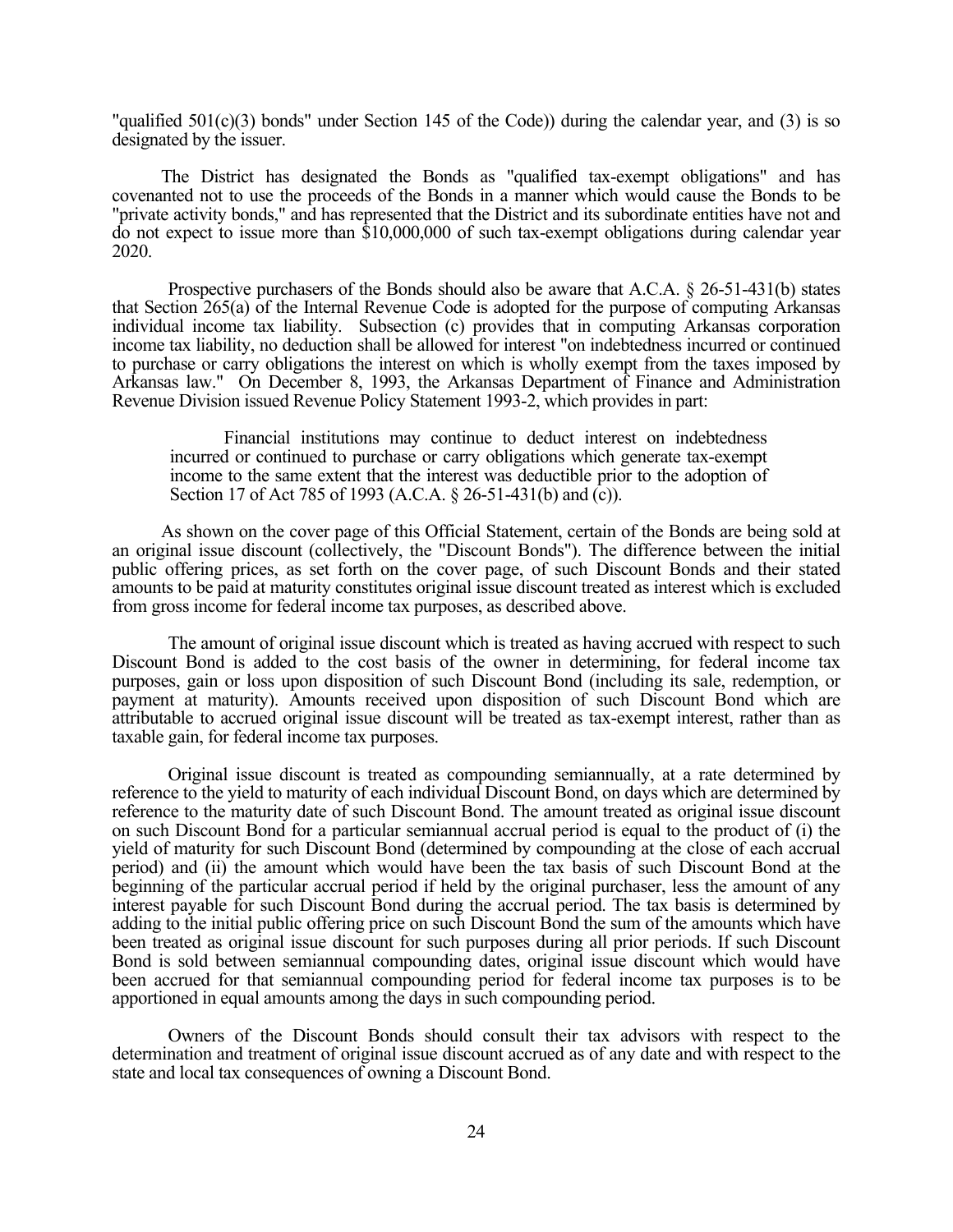As shown on the cover page of this Official Statement, certain of the Bonds are being sold at a premium (collectively, the "Premium Bonds"). An amount equal to the excess of the issue price of a Premium Bond over its stated redemption price at maturity constitutes premium on such Premium Bond. An initial purchaser of a Premium Bond must amortize any premium over such Premium Bond's term using constant yield principles, based on the purchaser's yield to maturity (or, in the case of Premium Bonds callable prior to their maturity, by amortizing the premium to the call date, based on the purchaser's yield to the call date and giving effect to the call premium). As premium is amortized, the amount of the amortization offsets a corresponding amount of interest for the period and the purchaser's basis in such Premium Bond is reduced by a corresponding amount resulting in an increase in the gain (or decrease in the loss) to be recognized for federal income tax purposes upon a sale or disposition of such Premium Bond prior to its maturity. Even though the purchaser's basis may be reduced, no federal income tax deduction is allowed. Purchasers of the Premium Bonds should consult their tax advisors with respect to the determination and treatment of premium for federal income tax purposes and with respect to the state and local tax consequences of owning a Premium Bond.

Current and future legislative proposals, if enacted into law, clarification of the Code or court decisions may cause interest on the Bonds to be subject, directly or indirectly, in whole or in part, to federal income taxation or otherwise prevent holders of the Bonds from realizing the full current benefit of the tax status of such interest. On December 20, 2017, Congress passed The Tax Cuts and Jobs Act (the "Tax Legislation"), which, for tax years beginning after December 31, 2017, among other things, significantly changes the income tax rates for individuals and corporations, modifies the current provisions relative to the federal alternative minimum tax on individuals and eliminates the federal alternative minimum tax for corporations. The President signed the Tax Legislation on December 22, 2017. The Tax Legislation or the introduction or enactment of any other legislative proposals or clarification of the Code or court decisions may affect, perhaps significantly, the market price for, or marketability of, the Bonds. Prospective purchasers of the Bonds should consult their own tax advisors regarding any proposed or enacted federal or state tax legislation (including particularly, without limitation, the Tax Legislation), regulations or litigation, as to which Bond Counsel expresses no opinion.

Non-Litigation Certificate. Upon delivery of the Bonds the District will furnish a certificate to the effect that no litigation not described in the Official Statement is then pending which would affect the validity of or security for the Bonds.

Official Statement Certificate. Upon delivery of the Bonds, the District will furnish a certificate to the effect that the Official Statement does not contain any untrue statement of a material fact or omits to state a material fact required to be stated therein to make the statements therein, in the light of the circumstances under which they were made, not misleading.

### **CONTINUING DISCLOSURE CERTIFICATE**

The following is a summary of certain provisions of the Continuing Disclosure Certificate, which will be executed by the District.

Purpose of the Continuing Disclosure Certificate. The Continuing Disclosure Certificate describes the District's continuing obligation to provide certain financial and other information with respect to the Bonds, and is for the benefit of the Beneficial Owners of the Bonds.

Provision of Annual Financial Information and Operating Data. The District has agreed to provide within ninety (90) days after the end of the District's fiscal year, its Annual Financial Report ("AFR"). The AFR will include, among other things, the information contained under **DESCRIPTION OF THE SCHOOL DISTRICT**, Assessed Valuation, **DEBT STRUCTURE**, Outstanding Indebtedness, **DEBT STRUCTURE**, Debt Service Schedule and Coverage, **FINANCIAL**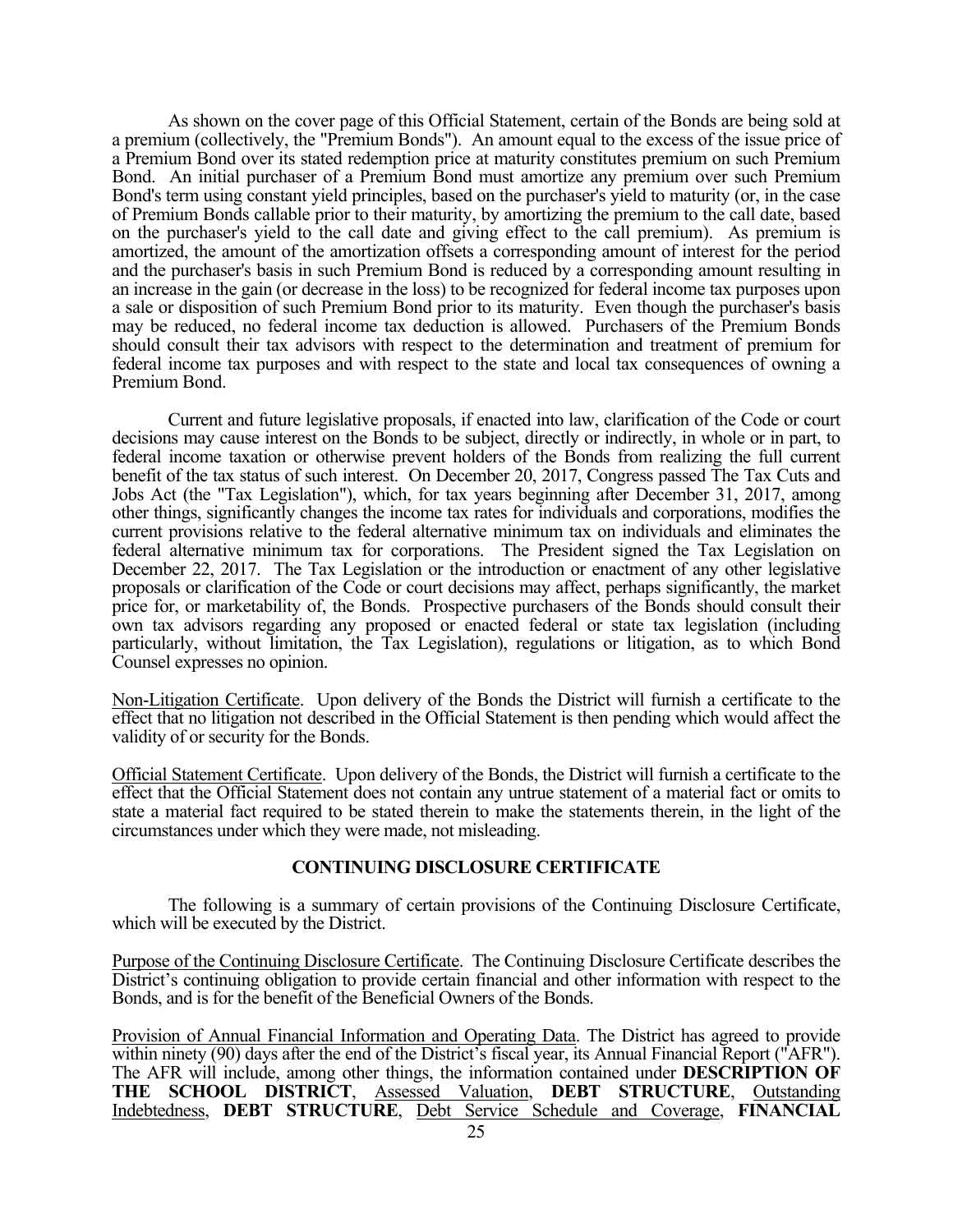**INFORMATION**, Sources and Uses of Funds, and **FINANCIAL INFORMATION**, Collection of Taxes. The District will also provide its audit within ninety (90) days after the audit has been completed and received by the District. The annual financial statements shall be prepared using accounting practices prescribed by A.C.A. § 10-4-413 as it may be amended from time to time, or any successor statute, and shall be audited by the Legislative Joint Auditing Committee, Division of Legislative Audit of the State of Arkansas, or by an independent certified public accountant. The District shall also provide, not later than ninety (90) days after the end of the District's fiscal year, its LEA Financial Report. Additionally, the District will provide timely notice of the occurrence of listed events relating to the Bonds as hereinafter described. The District has agreed to provide this information in an effort to comply with Rule 15c2-12 of the Securities and Exchange Commission, as the same may be amended from time to time (the "Rule").

Any or all of the foregoing information may be incorporated by reference from other documents, including official statements of debt issues with respect to the District that are available to the public on the Municipal Securities Rulemaking Board ("MSRB") website or filed with the Securities and Exchange Commission.

Notice of Listed Events. The District agrees that it will furnish to the MSRB, not later than ten (10) business days after the occurrence of such event, notice of any of the following events with respect to the Bonds:

- (a) principal and interest payment delinquencies;
- (b) non-payment related defaults, if material;
- (c) unscheduled draws on debt service reserves reflecting financial difficulties;
- (d) unscheduled draws on credit enhancements reflecting financial difficulties;
- (e) substitution of credit or liquidity providers, or their failure to perform;

(f) adverse tax opinions, the issuance by the Internal Revenue Service of proposed or final determinations of taxability, Notices of Proposed Issue (IRS Form 5701-TEB) or other material notices or determinations with respect to the tax status of the security, or other material events affecting the tax-exempt status of the security;

- (g) modifications to rights of security holders, if material;
- (h) bond calls, if material;
- (i) defeasances and tender offers;

(j) release, substitution, or sale of property securing repayment of the securities, if material;

- (k) rating changes;
- (l) bankruptcy, insolvency, receivership or similar event of the obligated person;

(m) the consummation of a merger, consolidation or acquisition involving an obligated person or the sale of all or substantially all of the assets of the obligated person, other than in the ordinary course of business, the entry into a definitive agreement to undertake such action or the termination of a definitive agreement relating to any such actions, other than pursuant to its terms, if material;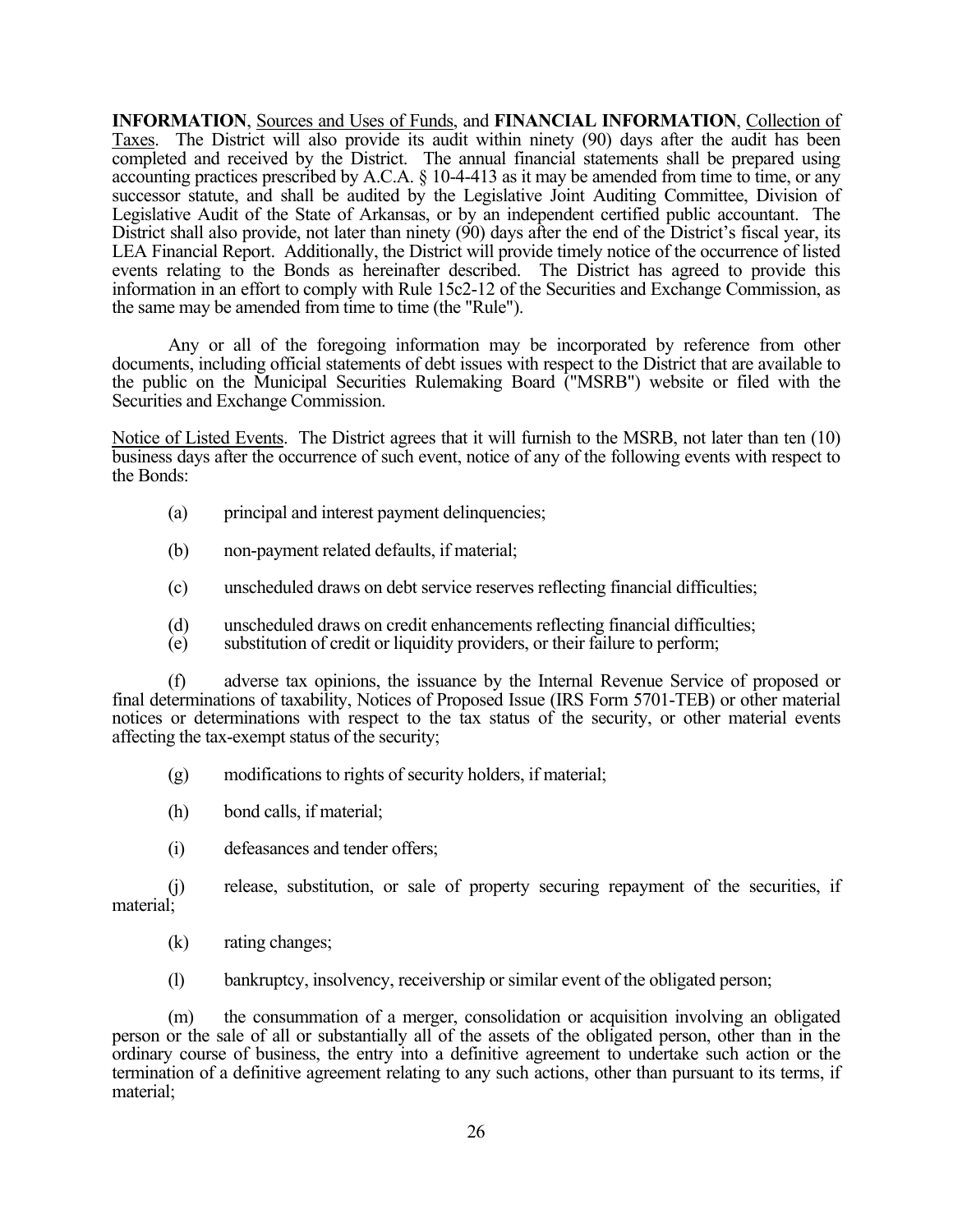(n) appointment of a successor or additional trustee or the change of name of a trustee, if material;

(o) incurrence of a Financial Obligation (as defined below) of the obligated person, if material, or agreement to covenants, events of default, remedies, priority rights, or other similar terms of a Financial Obligation of the obligated person, any of which affect security holders, if material; and

(p) default, event of acceleration, termination event, modification of terms, or other similar events under the terms of a Financial Obligation of the obligated person, any of which reflect financial difficulties.

"Financial Obligation" is defined as a (i) debt obligation; (ii) derivative instrument entered into connection with, or pledged as security or a source of payment for, an existing or planned debt obligation; or (iii) guarantee of (i) or (ii). The term Financial Obligation does not include municipal securities as to which a final official statement has been filed with the MSRB pursuant to the Rule.

The District further agrees that it will furnish to the MSRB notice of any failure of the District to provide the annual financial information or operating data required hereunder on or before the date specified.

District to Disseminate Information and Notices. The District agrees to disseminate the AFR to the MSRB, and to disseminate any notice of a listed event specified above to the MSRB.

Amendment; Waiver. Notwithstanding any other provision of the Continuing Disclosure Certificate, the District may amend the Continuing Disclosure Certificate, and any provision of the Continuing Disclosure Certificate may be waived, provided that the following conditions are satisfied:

(a) If the amendment or waiver relates to the provisions of Sections 3(A), 4, or 5(A) of the Continuing Disclosure Certificate, it may only be made in connection with a change in circumstances that arises from a change in the identity, nature or status of an obligated person with respect to the Bonds, or the type of business conducted;

(b) The undertaking, as amended or taking into account such waiver, would, in the opinion of nationally recognized bond counsel, have complied with the requirements of the Rule at the time of the original issuance of the Bonds, after taking into account any amendments or interpretations of the Rule, as well as any change in circumstances; and

(c) The amendment or waiver either (i) is approved by the owners of the Bonds in the same manner as provided in the Resolution for amendments to the Resolution with the consent of owners, or (ii) does not, in the opinion of nationally recognized bond counsel, materially impair the interests of the owners or Beneficial Owners of the Bonds.

In the event of any amendment or waiver of a provision of the Continuing Disclosure Certificate, the District shall describe such amendment in the next AFR, and shall include, as applicable, a narrative explanation of the reason for the amendment or waiver and its impact on the type (or in the case of a change of accounting principles, on the presentation) of financial information or operating data being presented by the District. In addition, if the amendment relates to the accounting principles to be followed in preparing financial statements, (i) notice of such change shall be given in the same manner as for a Listed Event under the Continuing Disclosure Certificate, and (ii) the AFR for the year in which the change is made should present a comparison (in narrative form and also, if feasible, in quantitative form) between the financial statements as prepared on the basis of the new accounting principles and those prepared on the basis of the former accounting principles.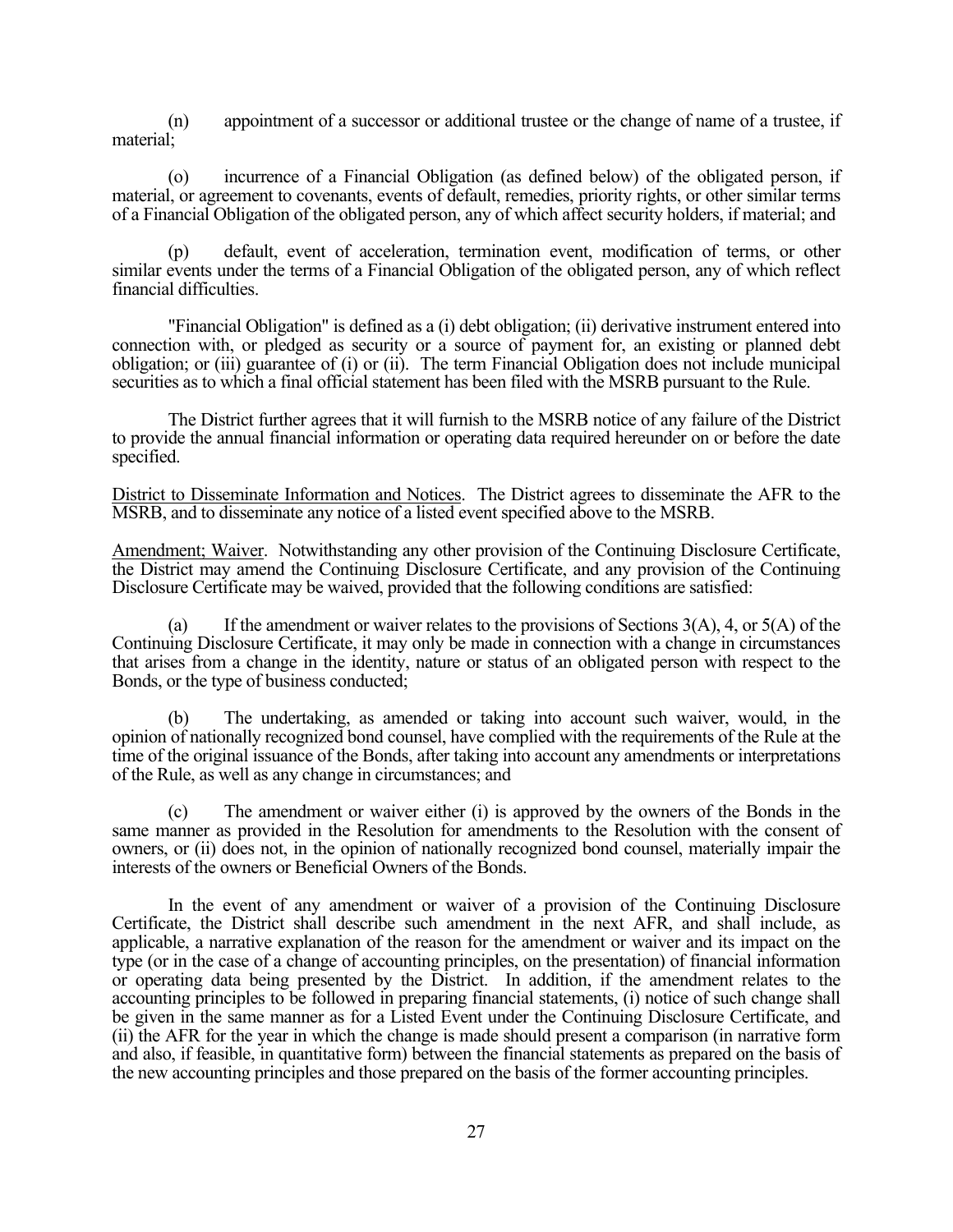Additional Information. Nothing in the Continuing Disclosure Certificate shall be deemed to prevent the District from disseminating any other information, using the means of dissemination set forth in the Continuing Disclosure Certificate or any other means of communication, or including any other information in any report or notice made hereunder, in addition to that which is required by the Continuing Disclosure Certificate. If the District chooses to include any information in any report or notice made hereunder in addition to that which is specifically required by the Continuing Disclosure Certificate, the District shall have no obligation under the Continuing Disclosure Certificate to update such information or include it in any future report or notice.

Noncompliance. In the event of a failure of the District to comply with any provision of the Continuing Disclosure Certificate, any beneficial owner may take such actions as may be necessary and appropriate, including seeking mandamus or specific performance by court order, to cause the District to comply with its obligations under the Continuing Disclosure Certificate. Noncompliance with the Continuing Disclosure Certificate shall not be deemed an Event of Default under the Resolution, and the sole remedy under the Disclosure Agreement in the event of any failure of the District to comply with the Continuing Disclosure Certificate shall be an action to compel performance.

# **CONTINUING DISCLOSURE PAST COMPLIANCE**

 While the District has not made any determination as to materiality, the following charts reflect the District's compliance and non-compliance with previous undertakings under the Rule for the past five (5) years.

# Annual Financial Information and Operating Data ("Annual Report")

Pursuant to previous Continuing Disclosure undertakings by the District, the District has agreed to provide to the MSRB its Annual Report within ninety (90) days after the end of each fiscal year (the "Submittal Deadline").

 $\sim$   $\sim$   $\sim$   $\sim$ 

| Fiscal Year    |                    |                  | <b>Status of Material</b> |
|----------------|--------------------|------------------|---------------------------|
| Ending June 30 | Submittal Deadline | Date Filed $(1)$ | Compliance                |
| 2015           | 09/28/15           | 08/06/15         | Compliant                 |
| 2016           | 09/28/16           | 09/06/16         | Compliant                 |
| 2017           | 09/28/17           | 09/11/17         | Compliant                 |
| 2018           | 09/28/18           | 09/25/18         | Compliant                 |
| 2019           | 09/28/19           | 09/04/19         | Compliant                 |
|                |                    |                  |                           |

 $(1)$  Actual date Annual Report was filed on MSRB's EMMA portal.

[Remainder of page intentionally left blank]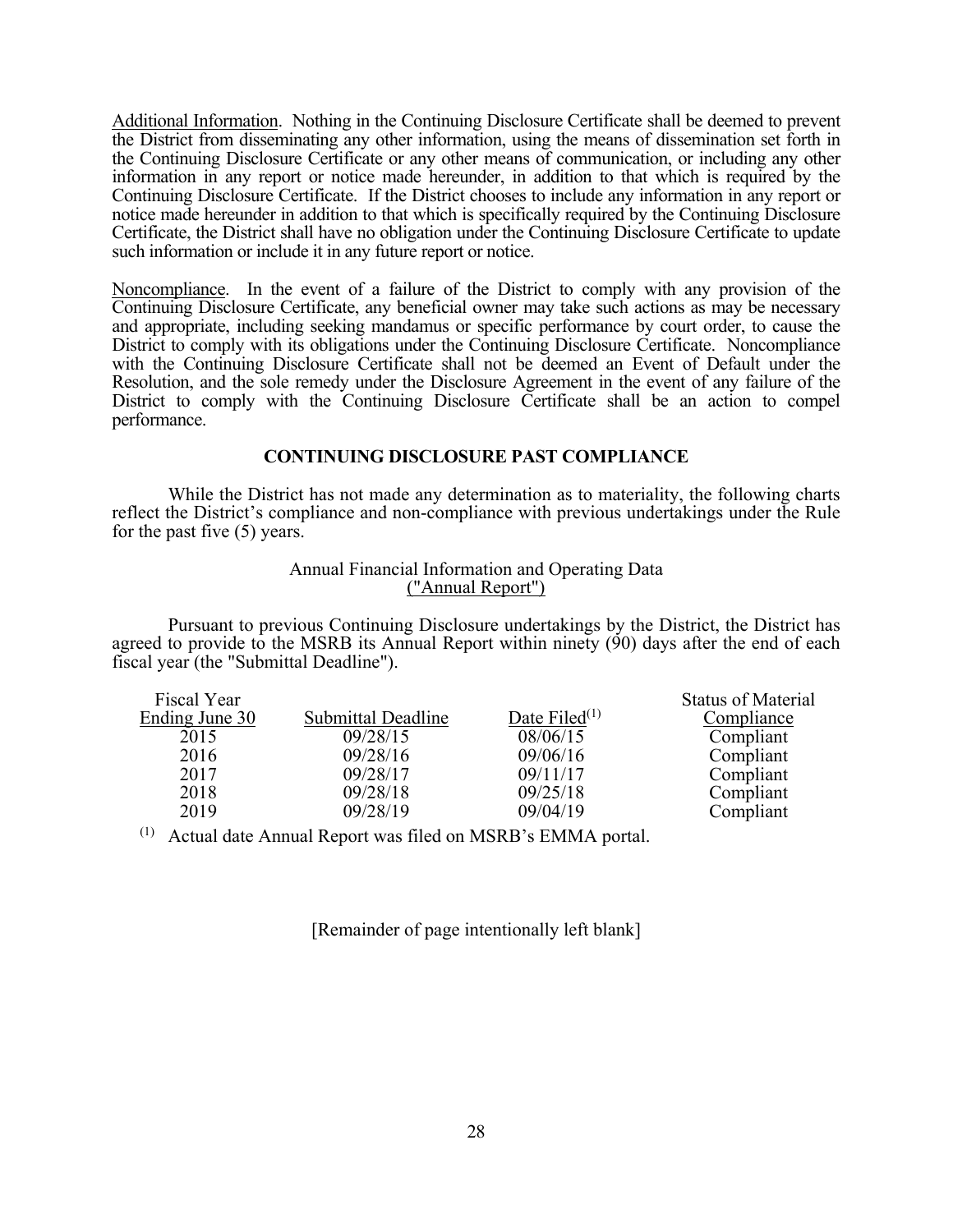### Audited Financial Statements ("AFS")

Pursuant to previous Continuing Disclosure undertakings by the District, the District has agreed to provide to the MSRB its AFS within ninety (90) days after the audit has been completed and received by the District.

| Audit for      |                   |                  |                           |
|----------------|-------------------|------------------|---------------------------|
| Fiscal Year    |                   |                  | <b>Status of Material</b> |
| Ending June 30 | <b>Audit Date</b> | Date Filed $(1)$ | Compliance                |
| 2015           | 12/18/15          | 02/16/16         | Compliant                 |
| 2016           | 11/16/16          | 12/23/16         | Compliant                 |
| 2017           | 11/17/17          | 01/05/18         | Compliant                 |
| 2018           | 10/12/18          | 11/12/18         | Compliant                 |
| 2019           | 10/23/19          | 01/08/20         | Compliant                 |
|                |                   |                  |                           |

(1) Actual date AFS was filed on MSRB's EMMA portal.

### Listed Events

 Within ten (10) business days after the occurrence of a Listed Event set forth in previous Continuing Disclosure undertakings (the "Listed Event"), the District has agreed to provide a notice of such Listed Event to the MSRB.

| The Listed                                               | Date of    |                  | Status of<br>Material |
|----------------------------------------------------------|------------|------------------|-----------------------|
| Event                                                    | Occurrence | Date Filed $(1)$ | Compliance            |
| Moody's rating action                                    | 04/10/13   | 05/02/13         | Filed Late            |
| Moody's withdraws AR School District Enhancement Program | 09/27/13   | 10/11/13         | Filed Late            |
| Moody's assigns Aa2 Enhanced Rating                      | 10/22/13   | 10/29/13         | Compliant             |
| Trustee change on issues 10/1/09, 6/1/09, 6/1/11, 6/1/11 | 06/16/14   | 06/16/14         | Compliant             |
| Failure to File Notice for Bond Call on issue 09/01/06   | 07/01/11   | 09/14/16         | Filed Late            |
| Failure to File Notice for Bond Call on issue 11/01/06   | 07/01/11   | 09/14/16         | Filed Late            |
| Notice of Full Redemption on issue 10/01/09              | 03/02/15   | 02/02/15         | Compliant             |
| Notice of Full Redemption on issue 06/01/11              | 06/01/15   | 04/29/15         | Compliant             |
| Notice of Full Redemption on issue 06/01/09              | 12/01/14   | 11/03/14         | Compliant             |
| Trustee name change                                      | 07/16/18   | 07/19/18         | Compliant             |
| Notice of Full Redemption on issue 09/01/14              | 12/01/19   | 09/06/19         | Compliant             |
| Notice of Full Redemption on issue 12/01/14              | 12/01/19   | 09/06/19         | Compliant             |

 $(1)$  Actual date Listed Event was filed on MSRB's EMMA portal.

### **MISCELLANEOUS**

Bond Rating. Moody's Investors Service, Inc. ("Moody's") has assigned an "Aa2" enhanced rating to the Bonds. Certain information was supplied to the rating agency to be considered in evaluating the Bonds. Any rating issued will reflect only the views of the rating agency, and any explanation of the significance of such rating on the Bonds should be obtained from the rating agency. There is no assurance that the ratings obtained for the Bonds will be retained for any given period of time or that the same will not be revised downward or withdrawn entirely by the rating agency for the Bonds if, in its judgment, circumstances so warrant. Neither the Underwriter nor the District undertake any responsibility to oppose any revision or withdrawal of the rating. Any such downward revision or withdrawal of the rating obtained may have an adverse effect on the market price of the Bonds. The assignment of the enhanced rating reflects the additional bond security provided by A.C.A. §6-20- 1204.